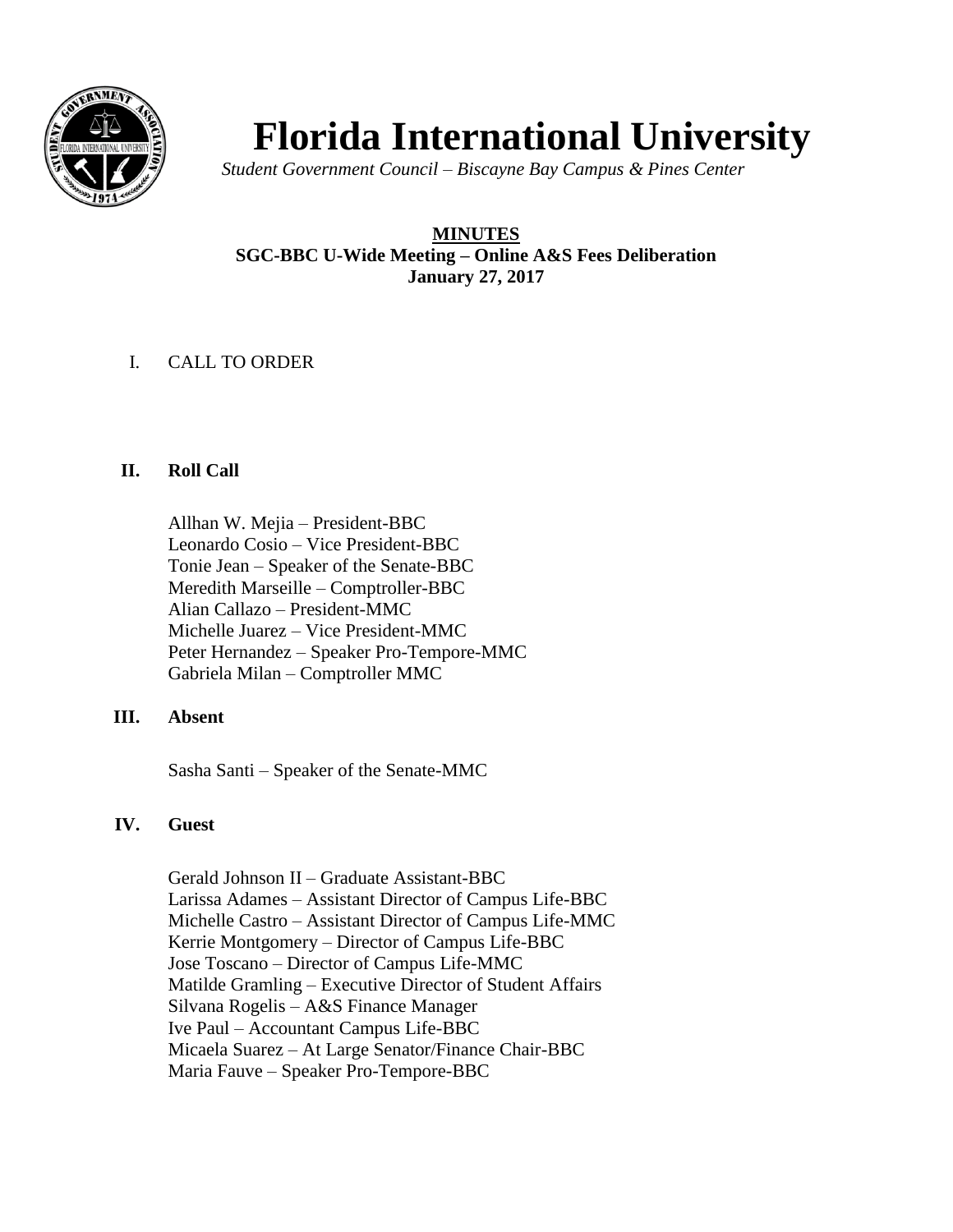Cristina M. Raecke –Executive Director of Marketing, Communications, and Recruitment, FIU Online Kristiana Chavez - Finance Manager, FIU Online Evangelia M. Prevolis–Director of Operations, FIU Online Joseph Riquelme – Interim Assistant Vice President, FIU Online Lukas Danner – Post Doctoral Associate, Office of Faculty + Global Affairs Laura Boudon – Director, FIU Study Abroad Roberto Sandoval – Web Designer. Campus Life BBC Andres Bermeo – Lead Multimedia Producer, Campus Life BBC Scott Jones – Director of Wolfe University Center Andrew Rolle – Senior Special Events Manager, Wolfe University Center Jasmine Shand – Financial Analyst, Wolfe University Center Sanyo Mathew – Senior Director, Graham University Center Malik Benjamin – Professor, Changemaker Initiative Anne M. Prestamo – Dean of Libraries Valerie Boulos – Associate Librarian

#### V. **Call to Order**

The Student Government Association (BBC) held a meeting on January  $27<sup>rd</sup>$ , 2017 in WUC **221** The meeting was called to order at **9:33am**, approximately, by Comptroller Meredith Marseille who presided over the meeting in its entirety.

Comptroller Marseille asked the council to please remember to be mindful of the time and be courteous with questions.

Comptroller Marseille said each presenter has 10 minutes to present, per request followed by a Q&A session.

Comptroller Marseille asked everyone to speak clearly.

#### **VI. New Business - Presentations**

# **A. Campus Life BBC – Roberto Sandoval and Andres Burmeo**

- Mr. Sandoval said his request is to expand live streaming equipment and capabilities for Campus Life BBC which will allow them to take concerts outside or anywhere on campus. He added that this would then create online content because that's where students are and that's how they find content related to FIU.
- Mr. Sandoval said he would like the department to keep up with latest equipment.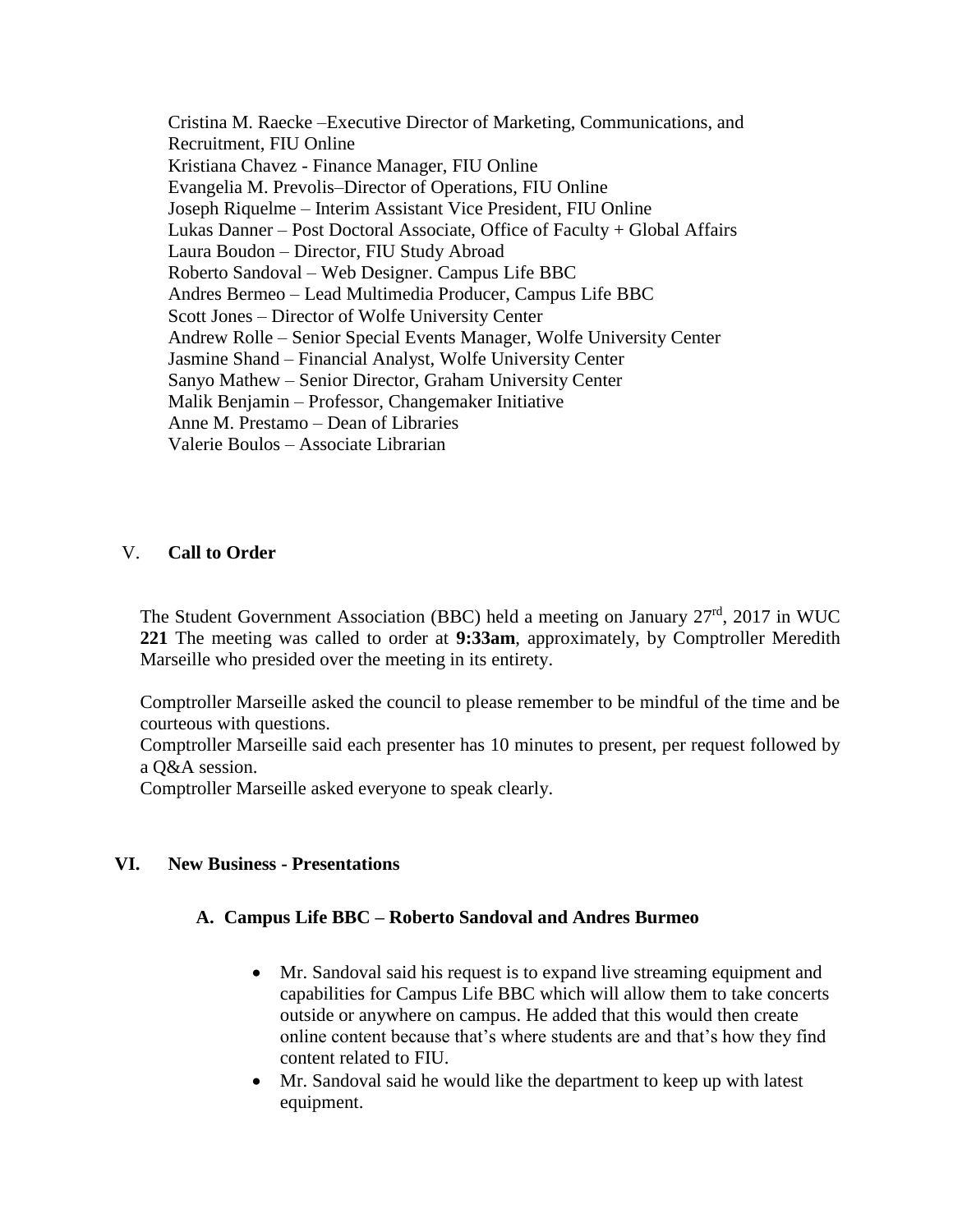- Mr. Sandoval noted that 52% of young people use YouTube and other forms of social media to do homework and find events online.
- Mr. Sandoval said social media helps build engagement, especially for online students, where social media will help them feel like a part of the community.
- Mr. Sandoval said the equipment will help with real time interaction, for example, if there is a lecture on campus, that event can be live streamed online while adding a live chat component to allow for live engagement.
- Mr. Sandoval said the equipment will do well across all social media live platforms such as YouTube Live and Facebook Live.
- Mr. Sandoval said it is necessary that the current digital equipment, such as cameras and stabilizers, is updated and/or replaced in order to support these efforts. The equipment should be updated, cameras, drones, stabilizers, etc.
- Comptroller Marseille asked "being that the new budget is from online activity and service fees, how do you plan to inform and market to online students?"
- Mr. Sandoval said through social media and listserves.
- Speaker Jean asked "Is the equipment only for streaming?"
- Mr. Sandoval said the request is for both streaming and recording.
- President Mejia asked "Has Campus Life BBC tried streaming before?"
- Mr. Bermeo said so far no, but they will promote live streaming once they set it up. The audience also has to be built for online streaming through marketing channels, which will be the new phase of their marketing operation.
- Mr. Sandoval added that Campus Life BBC's Instagram following went from about 30 to over 800, where Facebook and Instagram are their main sources of traffic. He said the equipment is universal and if a new version comes out, it can be updated.

# **B. Wolfe University Center – Scott Jones, Andrew Rolle, and Jasmine Chan**

- Mr. Rolle said streaming is a social experience and a social engaging event, where the content that you stream belongs to you.
- Mr. Rolle said his request for \$116,704.30 is to equip all remaining spaces in WUC with live streaming technology which will create content as well.
- Mr. Rolle said this technology goes beyond the classroom and campus.
- Mr. Rolle said live streaming is useful for popular events where seating is limited.
- Mr. Rolle said that according to a study, people aged 18-35 use smart phones between 57% and 62% of the time. He added that this age group represents the majority of FIU students.
- Mr. Rolle said the request amount is for \$116,704.30.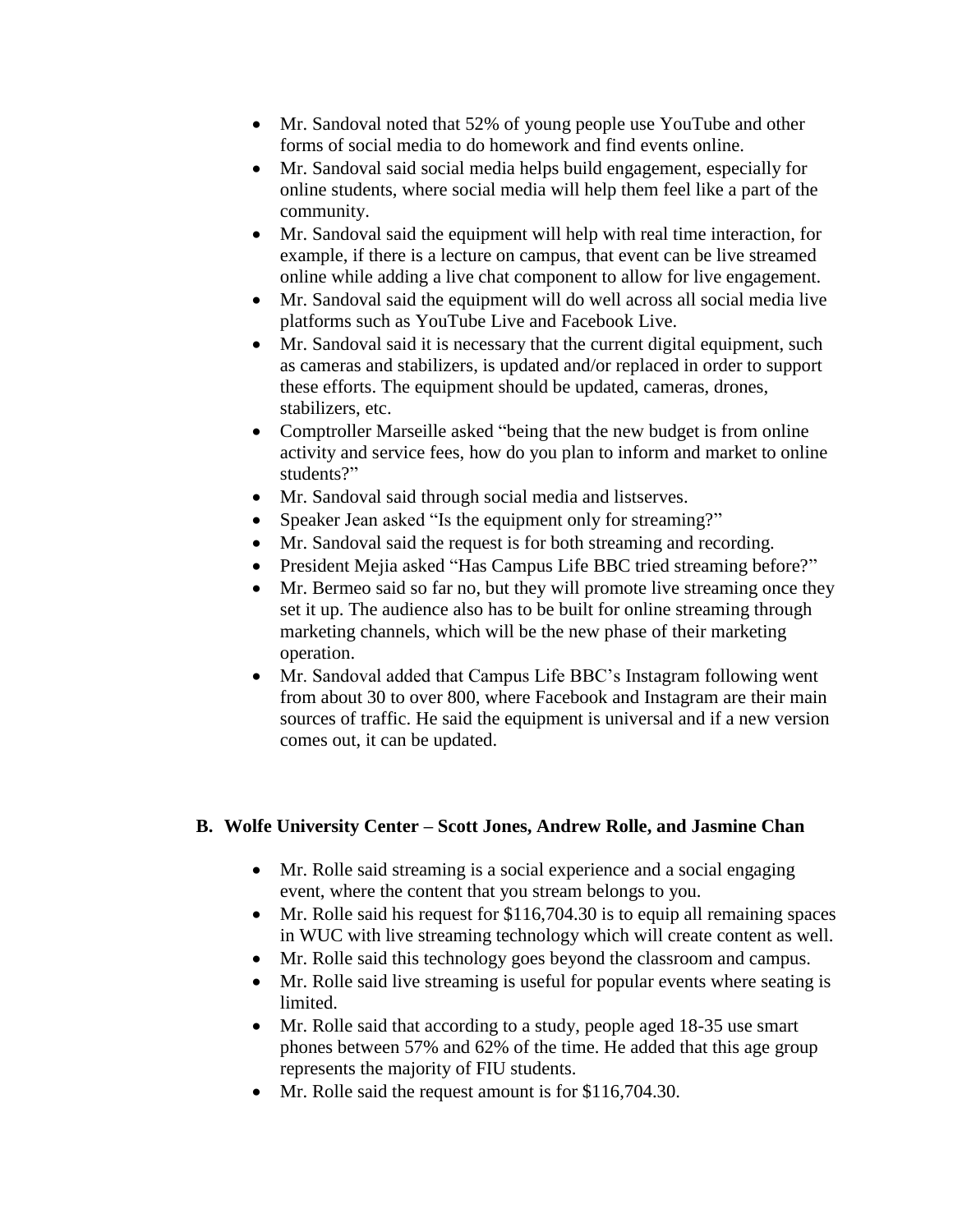- President Collazo asked which rooms out of the eight requested, are most important.
- Mr. Rolle said Panther Plaza, WUC 159, and the Ballrooms are the priority locations.
- President Mejia asked "What are the reoccurring items and costs in the request?"
- Mr. Rolle said currently, the reoccurring items are the Wowza Streaming Services, which allows for streaming analytics, for \$7,800 per year. Also, the Network Drop would cost \$9,600.
- President Mejia asked if the equipment can be deemed obsolete in the near future by newer technology.
- Mr. Rolle said it is possible because technology is always changing and will have to wait for the future to see any other costs and changes that may come.

Vice President Juarez requested a point of personal privilege at 10:10am. Comptroller Marseille approved her request.

# **C. Graham University Center - Sanyo Mathew**

- 1.Mr. Mathew first thanked the council for their support during round 1 of the A&S Online Finance requests.
- 2.Mr. Mathew said with the current request, he hopes to outfit the main Graham Center meeting spaces with live streaming equipment.
- 3.Mr. Mathew said the year 1 request is for \$260,251.13, which will cover the installation of hardware, software, and programming to outfit the Graham Center's meeting places with point-to-point video conferencing, and online streaming capabilities.
- 4.Mr. Mathew said the reoccurring costs will be \$25,588.40, which will cover yearly licenses.
- 5.Mr. Mathew said the request is large but JUST.
- 6.Mr Mathew said the second request is for EventMobi, which will allow students who are offsite to interact with the audience and presenters during events. He added that EventMobi compliments live streaming very well.
- 7.Mr. Mathew said there are various options for the pricing structure, but he is aiming for 16 events.
- 8.Mr. Mathew said per his request, EventMobi will cost \$89,999.00 for the first year and the same charge recurring and said the pricing can change depending on demand and if the number of events covered is increased.
- 9.Speaker Jean asked if prices will change for room rentals in Graham Center because of the new technology.
- 10. Mr. Mathew said the prices will not change however, these changes can result in difficulty to reserve to reserve the rooms if the demand increases.
- 11. President Collazo asked which rooms have priority over others?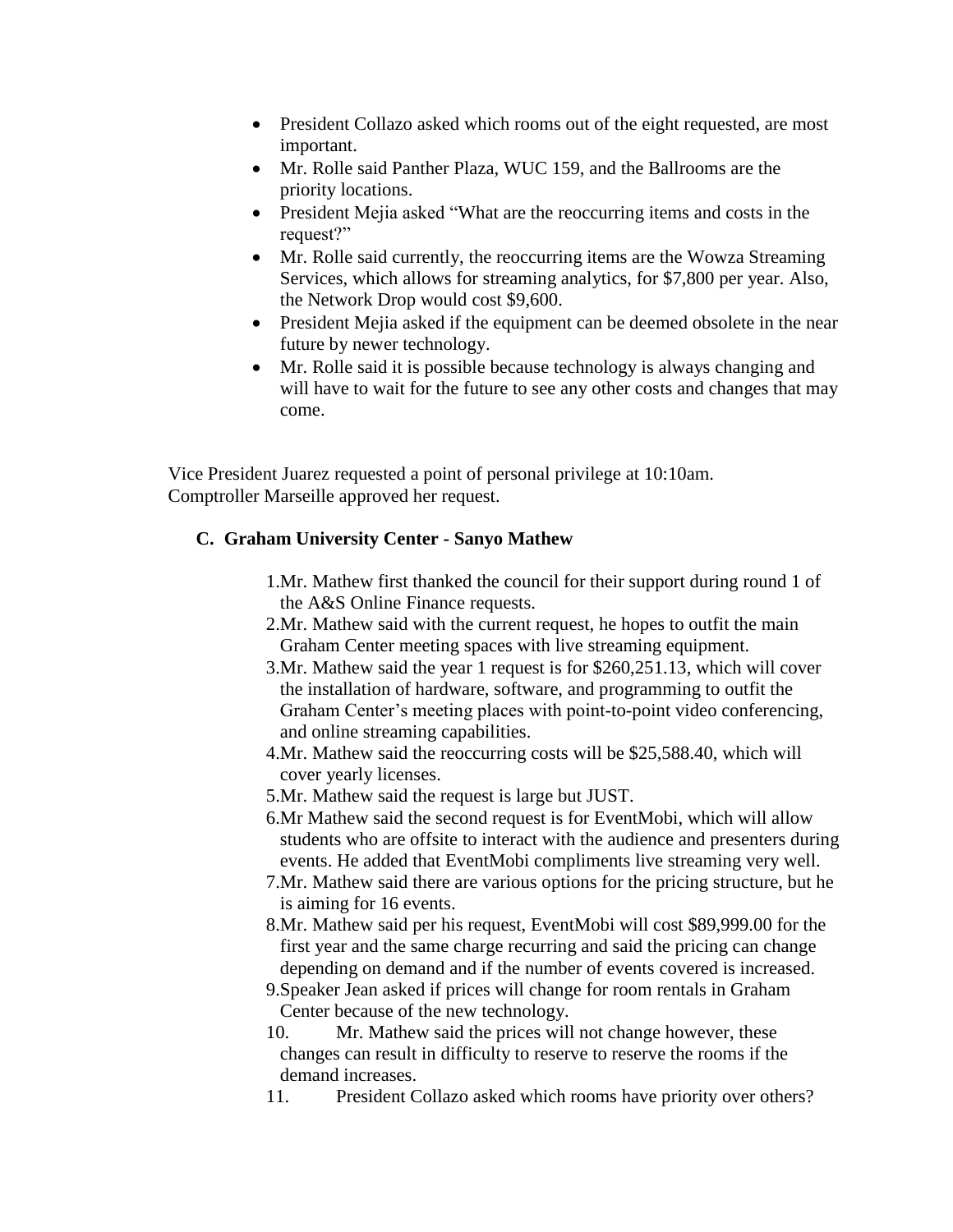12. Mr. Mathew said rooms 140, 150, and 1223, which are the most popular and can cater to student populations in all facets.

13. President Mejia asked if there were any metrics or data available on the current live streaming equipment that was requested for prior.

14. Mr. Mathew said that so far, the equipment for the Graham Center Pit is still being set up. He added that numbers for the pit would not be representative of the other rooms because their uses are more educational.

President Mejia moved to extend the questioning by 5 minutes. Speaker Jean seconded the motion. By a unanimous decision, the questioning was extended to 10:31am.

- Speaker Jean asked if the money is allocated, when will the equipment setup be completed and ready to use?
- Mr. Mathew said the setup will be completed before the end of the spring 2017 semester.

Comptroller Millan requested a point of personal privilege at 10:35am. Comptroller Marseille approved her request.

D. FIU Online – Evangelia Prevolis, Cristina M. Raecke and Joseph Riquelme

- Mr. Riquelme said FIU Online helps students through the recruitment process and identify what programs to bring online and provide technical support.
- Mr. Riquelme said 3100 undergraduate students at FIU are fully online, with 4,377 students online in total.
- Mr. Riquelme said 72% of the students are older than 26.
- Ms. Raecke said the online students are predominantly female and their experiences are completely different from that of an on campus student, even if the online student lives in the Miami area.
- Ms. Raecke said online students are at home but not necessarily having the college student experience, where their predominant focus is the class itself instead of the whole university experience.
- Ms. Raecke said the solution will be to have more proactive outreach that is not soley focused on enrollment and recruitment, but also on guiding students through various university processes.
- Ms. Raecke said the predominant methods of communication for online students are through live chat and phone, where FIU Online's hours of operation are 9am-9pm Monday – Friday, as well as Saturday hours, where these times are considerate of full time working students.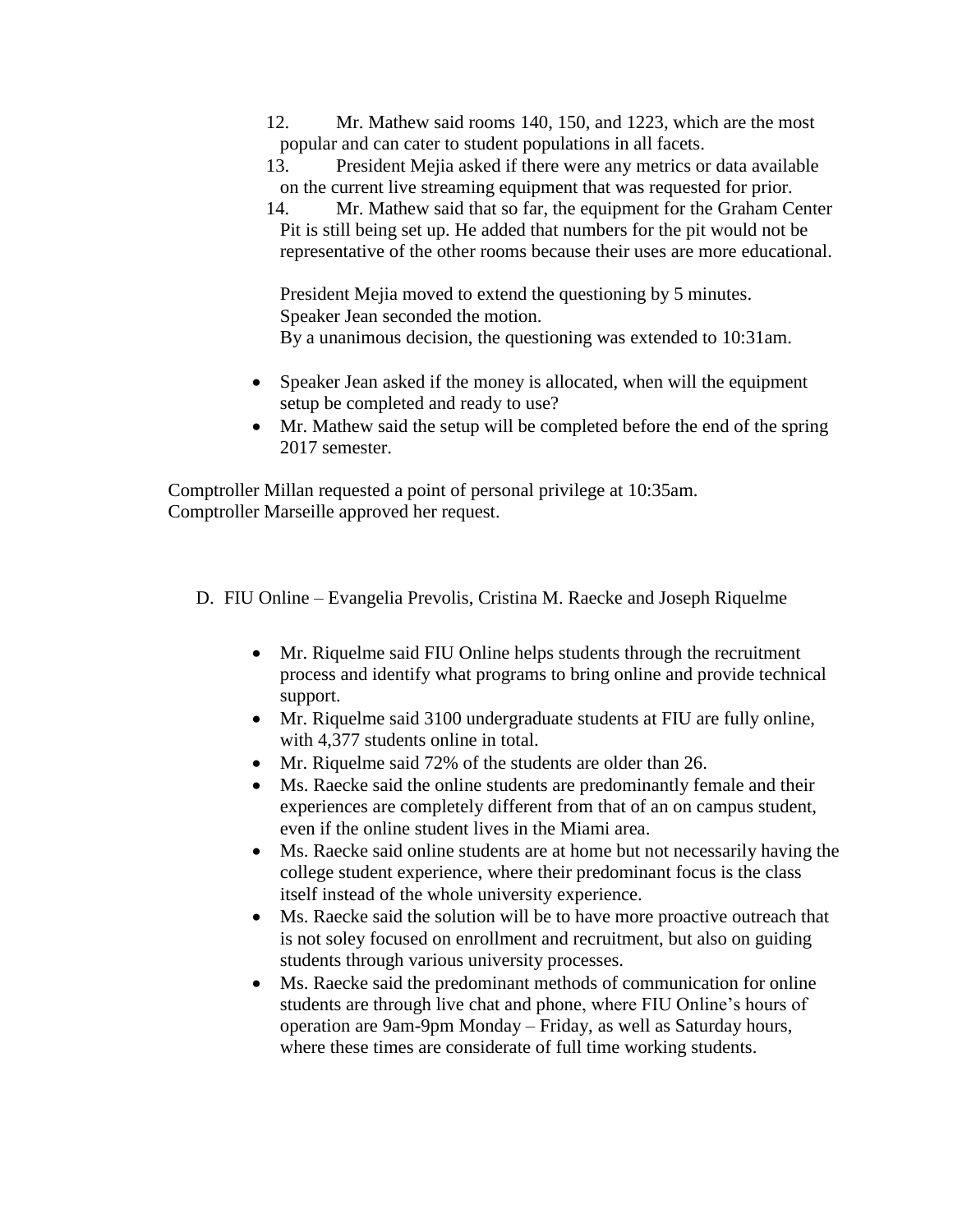- Ms. Raecke said that sometimes, this is the 2nd, 3rd,  $4th + time$  that students are trying college, and FIU Online's goal is to keep those students in school and help them graduate.
- Ms. Raecke said the request is focused on hiring additional staff, Online Student Services Coordinators and an Online Professional Development Coordinator, where employees are needed to call the students and walk them through the college process.
- Ms. Raecke said for example, the coordinators can get overrides for online students, who do not have the capability to hunt down a professor to get an override.
- Ms. Raecke said since students do not have other students next to them to relate to them and remind them of timely issues such as graduation, add drop date, etc. the coordinators will take over in that aspect.
- Ms. Raecke her department want to think about a strategy to approach students about events, especially those that can engage online students, while not bombarding them.
- Ms. Raecke said the FIU Career Services department mostly caters to on campus students, where the Online Professional Development Coordinator will work with career services to create opportunities for online students.

Speaker Jean moved to extend the presentation by 5 minutes.

Vice President Juarez seconded the motion.

By a unanimous decision, the presentation time was extended by 5 minutes.

- Ms. Raecke said the new initiative will be delivered in a format where students can have live conversations, raise hands, ect.
- Ms. Raecke said \$86,930 will go toward the positions and they will only be hiring FIU graduates.
- Ms. Raecke said currently FIU Online does not have any positions that will fulfil the job descriptions of the proposed positions.
- Ms. Raecke said if you want something done and done right, you need someone dedicated to the trade.
- Ms. Raecke said her department has looked at other online services across the state's public universities but FIU leads the state in the way that services are structured.
- Ms. Raecke said there isn't any more room in the budget to fund the salaries because FIU Online's funding was cut by about \$6 million.
- Vice President Cosio asked how is the online student services coordinator different from the student support coaches that are currently with FIU online.
- Ms. Raecke said the coaches assist the students as much as they could, but they are overwhelmed with the workload.

Vice President Callazo requested a point of personal privilege at 10:56am. Comptroller Marseille approved his request.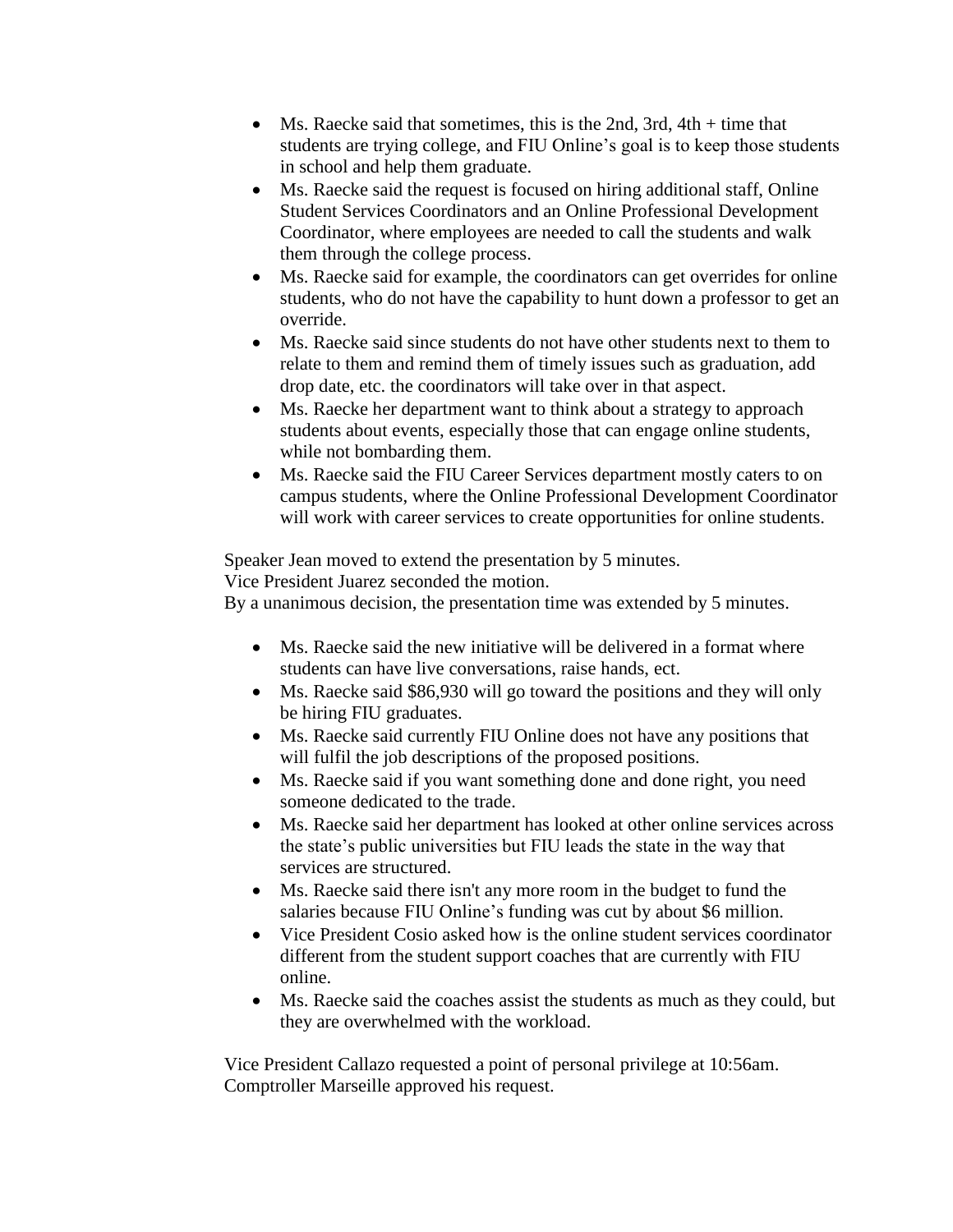• Ms. Raecke said student success coaches are there to focus on those who maybe at a low GPA or other members of the at risk population.

Vice President Juarez moved to extend the questioning by 5 minutes. Vice President Cosio seconded the motion.

- Ms. Raecke said \$86,930.48 is the prorated amount for salaries and benefits, while \$226,427 would be required for the next fiscal year.
- Ms. Raeke said in the event that the council approves of the finance request, Human Resources will ultimately approve the salaries based on the job descriptions.

Speaker Jean moved to extend the questioning session by 10 minutes. Vice President Juarez seconded the motion. By a unanimous decision, the presentation time was extended by 10 minutes.

• Ms. Raeke said the new hires would work extended hours until 8pm and work schedules would be adjusted accordingly.

# **E. Changemaker Initiative – Malik Benjamin**

- Mr. Benjamin introduced himself as a professor at FIU, a city expert, entrepreneur and host.
- Mr. Benjamin said a healthy ecosystem is only as good as the students who contribute to it.
- Mr. Benjamin said when he speaks and interacts with students, he does not treat it like high school 2.0, instead, he treats them first as a family member, then as a citizen, and finally, as a student at FIU.
- Mr. Benjamin said he hopes to bridge the city of Miami and FIU together because FIU should lead the way for Miami's survival.
- Mr. Benjamin said purpose matters to the students because most leaders want to improve their communities, countries, and/or the world.

# Social Intelligence Project

- Mr. Benjamin said the \$12,000 requested will be to support the student researchers on their projects so they get paid to do real world work with professional companies.
- Mr. Benjamin said the project will work on integrating online students with campus life and will be a "Change powered by students."
- Mr. Benjamin said this project has partnered with Radyr, which is a social intelligence dashboard company that analyzes and optimizes campus wide and regional communication for student-led major events and initiatives,
- Mr. Benjamin said the program will cover 12 students (\$1000 for each student).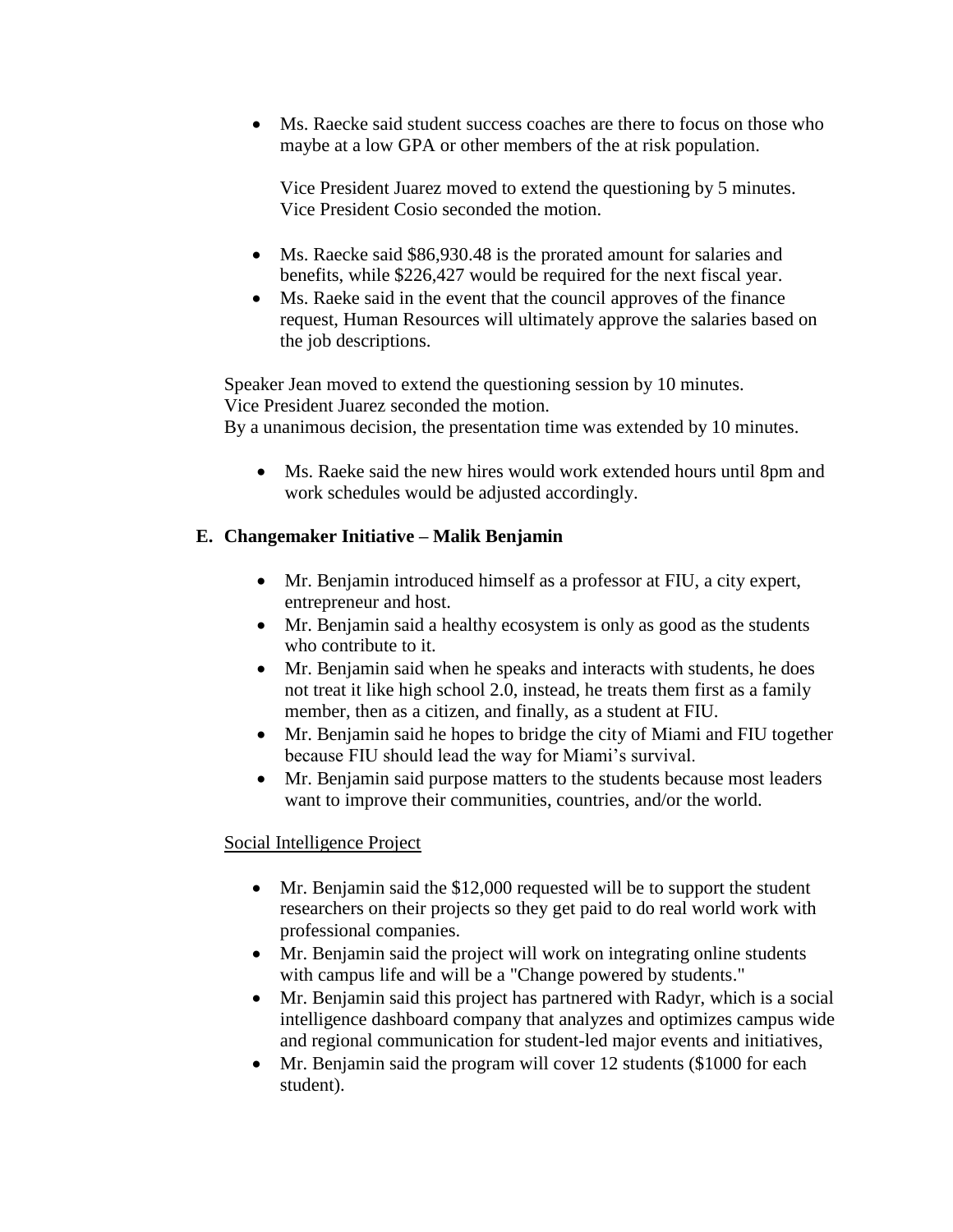- Mr. Benjamin said the Return on Investment will be 22 cents per student where the social intelligence project can help students improve interactivity between one another and make their projects much more profitable.
- Mr. Benjamin said Radyrs contribution is \$75,000 worth of software, and \$12,000 to students (Rayder will match the current finance request).
- Mr. Benjamin said researchers are not purely online and they tend to focus on the paradigm shift in online education where the online students are not able to provide ideas and take them outside of FIU, so the Radyr software will bridge that gap.
- Mr. Benjamin said it will be marketing to students through professional organizations on campus.
- Mr. Benjamin said he will also ask professors for recommendations.
- Mr. Benjamin said a flat hierarchy will be used in a series of interviews and conversations where faculty and students will decide who is chosen as fellows.
- Mr. Benjamin said students will have more lean in terms of selection because students know what is needed for them.
- Mr. Benjamin said Rayder has committed to 6months to a year, so the student researchers/fellows will have the same timeframe.
- Mr. Benjamin said he would like to build on the program externally if it is successful, instead of coming back to SGA for funding.

# Crowdsource FIU

- Mr. Benjamin said Crowdsource FIU is where students and faculty will put out ideas and projects and the university community will help fund it.
- Mr. Benjamin said this project will help build FIU's own crowdfunding website, for ideas, projects, and events.
- Mr. Benjamin said this will convert projects and homework into businesses and inventions.
- Mr. Benjamin said there will be 12 students to facilitate this project, in reference to the \$12,000 request.
- Mr. Benjamin said the timeline for this project is to launch in Beta by the summer so that in fall 2017, it can run fully.
- Mr. Benjamin said the funding from SGA will bridge the gap that allows FIU to gain visibility at the start of the program and future funding will be requested from outside sources.

President Mejia moved to add 10 minutes to existing presentation time. Speake Jean seconded the motion.

By a unanimous decision, the presentation time was extended by 10 minutes.

# FIU Link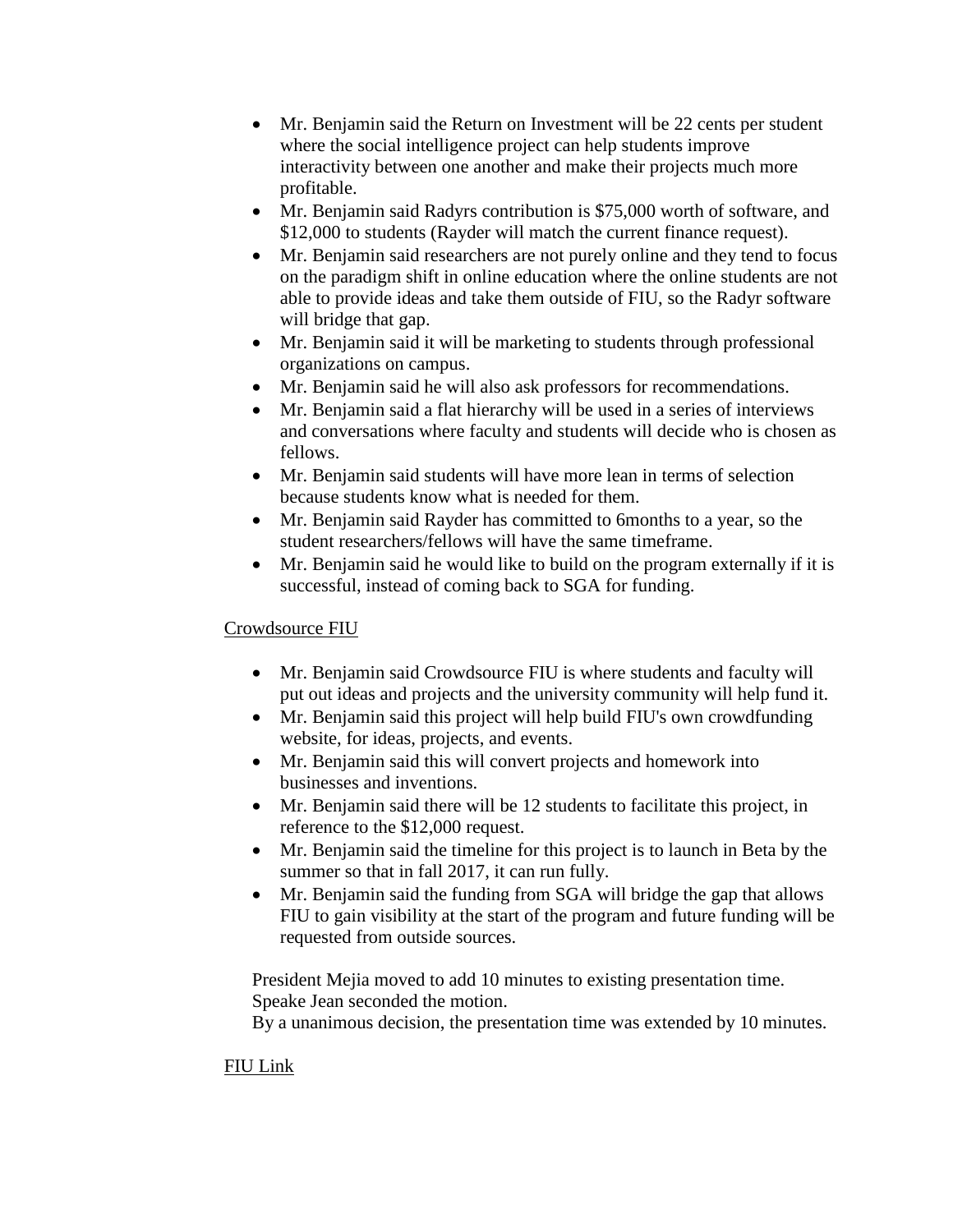- Mr. Benjamin said FIU Link is similar to the Tinder dating app, but instead, it will connect students, entrepreneurs, and researchers through a matchmaking service.
- Mr. Benjamin said this service will help people quickly make connections and know who to talk to and to save time on their projects and research.
- Mr. Benjamin said this will require a database and information verification.
- Mr. Benjamin said FIU Link will make sure that FIU is a leader in interdisciplinary research.
- Mr. Benjamin said there are agreements in the works with other universities, 37 so far, to build the same program and to link them in the future after the FIU pilot.
- Mr. Benjamin said that no other universities are doing this yet, and therefore, FIU will be the first.
- Mr. Benjamin said the \$24,000 allocation will be for 24 student fellows, where the additional \$4000 in the request is for the license the enterprise version of the software, which is not recurring.

# **F. Office of Study Abroad - Lukas Danner and Laura Boudon**

- Ms. Boudon said the \$4,000 request is for two recurring promotional events during the spring and fall semesters.
- Ms. Boudon said online students are allowed to participate in study abroad programs, however, the office has not yet done specific outreach to the online students, where the allocation aims to do so.
- Ms. Boudon said International is FIU's middle name and global learning is what FIU facilitates.
- Ms. Boudon said, as an example, students who work full time are usually able to take two weeks' vacation, where there are two-week study abroad programs to fit this.
- Ms. Boudon said she aims to make sure that the online students have the same opportunities to participate in study abroad as on campus student has.
- Ms. Boudon said there are about 100 different study abroad programs, both open to on campus and online students and they hope to make sure that students have equal opportunity whether online or on campus.
- Ms. Boudon said 918 students participated in study abroad during the Academic Year 2015-2016
- Ms. Boudon said lack of awareness with FIU Study Abroad Scholarships, such as the Gilman Scholarship.
- Ms. Boudon said for students who are studying abroad, FIU offers about 20 scholarships and sometimes students don't know that this funding is out there. Ms. Boudon added that this information will discussed with online students during marketing efforts.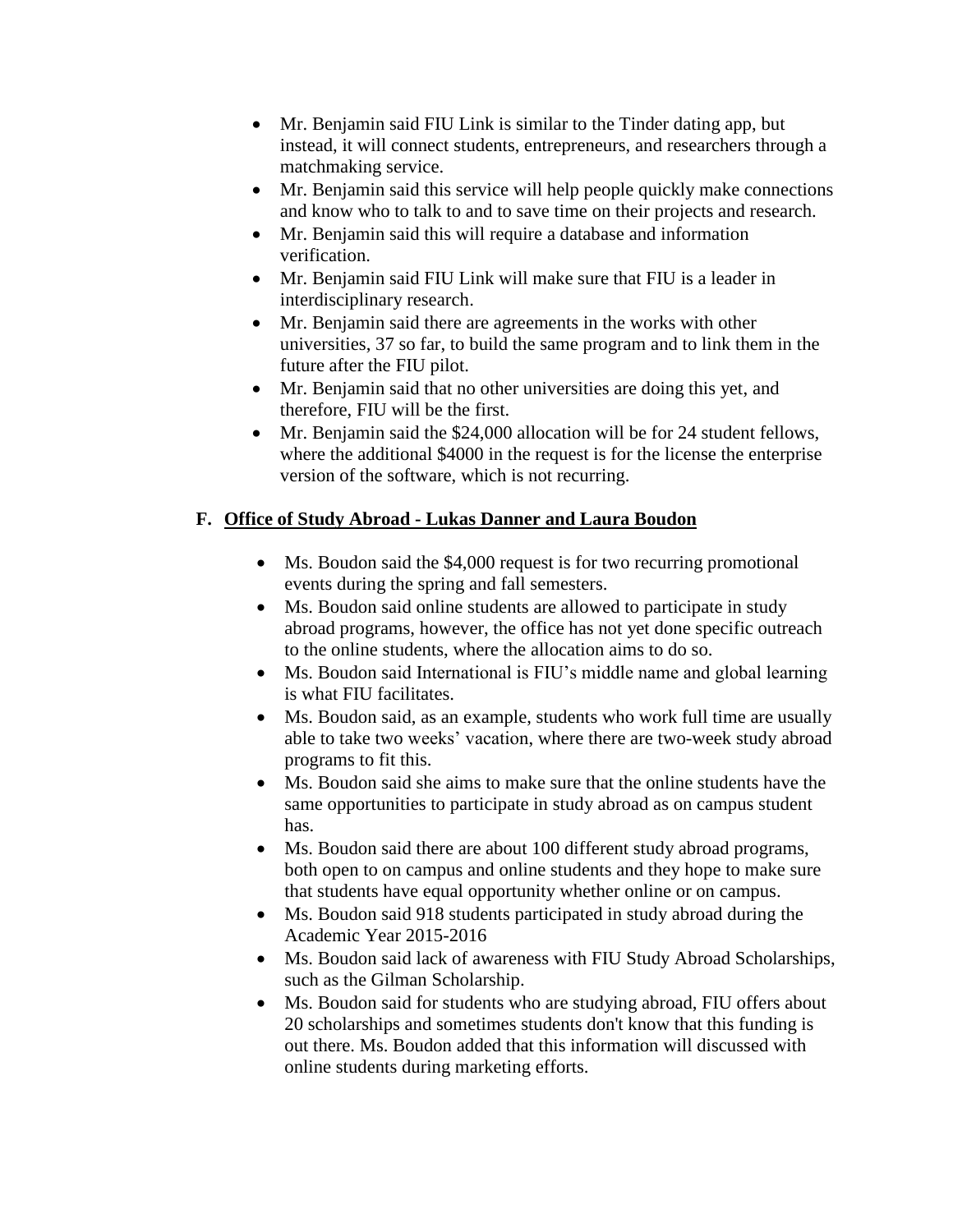- Mr. Danner said the two recurring events will advertise and promote study abroad prams and scholarships via livestream, recording and social media.
- Mr. Danner said the request will be split equally between the Fall and Spring semesters, \$2000 for each.
- Mr. Danner said the amounts will cover the cost for space, catering, the presence of IT and video specialist.
- Mr. Danner said the event will be cosponsored by OFGA and OSA.
- Mr. Danner said the event will include former study abroad participants, faculty, and speakers to speak about their study abroad experience to appeal to current students.
- Mr. Danner said questions from online students will be taken via Social Media (Twitter, Facebook, etc).
- Mr. Danner said that with the growing population of online students, this event can help the growth of study abroad.
- Speaker Jean asked if the study abroad program is realistic for full time working parents who are online students.
- Ms. Boudon said the 2-week study abroad programs will be receptive to full time workers and parents because people who fit into that category are participating is study abroad currently, especially in the Business and Hospitality programs. Ms. Boudon added that the Office of Study Abroad is very active on social media, so that will be an important component of marketing.
- President Collazo added that when he attended study abroad, there were many older students in their late twenties, where he was the youngest of the group.

Speaker Jean move to extend the questioning session by 10 minutes. Speaker Pro Hernandez seconded the motion.

By a unanimous decision, the questioning session time was extended by 10 minutes.

- Vice President Cosio asked what is being done currently for outreach?
- Ms. Boudon said they table during orientation and open house event.
- President Mejia asked why is FIU's study abroad average lower than the national average?
- Ms. Boudon said Study abroad at FIU is lower than the national average because students may not know how it can change their professional lives, educations lives, etc. Ms. Boudon said she is working to double the numbers, to make the online applications easier and user friendly.
- Mr. Collazo asked where will the events be held?
- Ms. Boudon said an ideal space to use is the Student Academic Success Center room 100.

G. FIU Libraries – Valerie Boulos and Anne M. Prestamo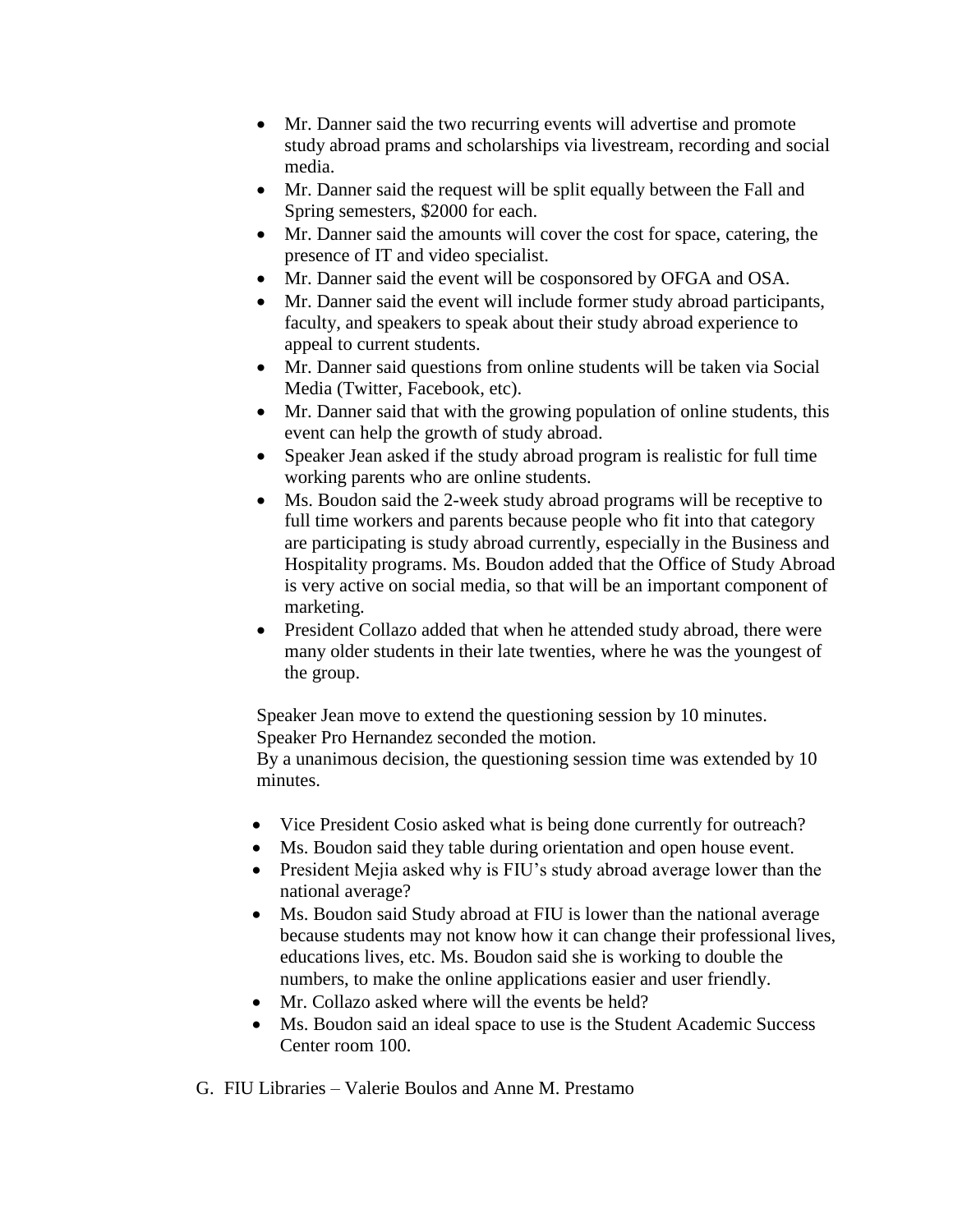- Ms. Boulos said her goal is to make sure that FIU students have access to quality resources online because that is important for their success.
- Ms. Bustos said that students who access the library remotely are retained 93% of the time while those who do not, are retained 82% of the time.

#### Demand Driven E-Book Purchases

- Ms. Boulos said the \$30,000 request is for Demand Driven E-Books, where the books are not paid for unless they are looked at by students for more than 10 minutes, downloaded, or pages are turned.
- Ms. Boulos presente the example that when 10,000 books are available in the catalog but are not owned. Only about 300 are used and subsequently purchased during the semester, which is fiscally sound.
- Ms. Boulos said this project enables the library to be available for students when they need certain books, even if the library is closed.
- Ms. Boulos said the original funding for this program came from the library resource fund and technology fees but funding is running out. Ms. Boulos added that funding has been flat over the last few years, and inflation has not been taken into consideration.
- Ms. Boulos said student use of online resources is increasing, which causes the library program costs to increase as well.
- Speaker Jean asked how will the library connect to online and on-campus students so they know which resources are available?
- Ms. Boulos said this summer, the library will be integrating into a new online library system along with the other state universities. She added that there will be a link on blackboard to easily search and find links to library resources, including class syllabi.
- Speaker Jean followed up and asked if the database will include textbooks that are required for class.
- Ms. Boulos said the library is not allowed to purchase most textbooks, especially the electronic versions.
- Ms. Prestamo added that the library will do a mass campaign with faculty to encourage them to promote supplemental resources.

# Project Muse 2017 E-Books

- Ms. Boulos said the request is for \$91,180 to fund e-books hosted by Project Muse.
- Ms. Boulos the package includes 2,900 e-books, with over 120 university press titles.
- Ms. Boulos said the collection is focused on social sciences, such as history and psychology.
- Ms. Boulos said this project is designed to be standalone, but can be reoccurring, if new content is purchased (such as books published in 2018 and thereafter)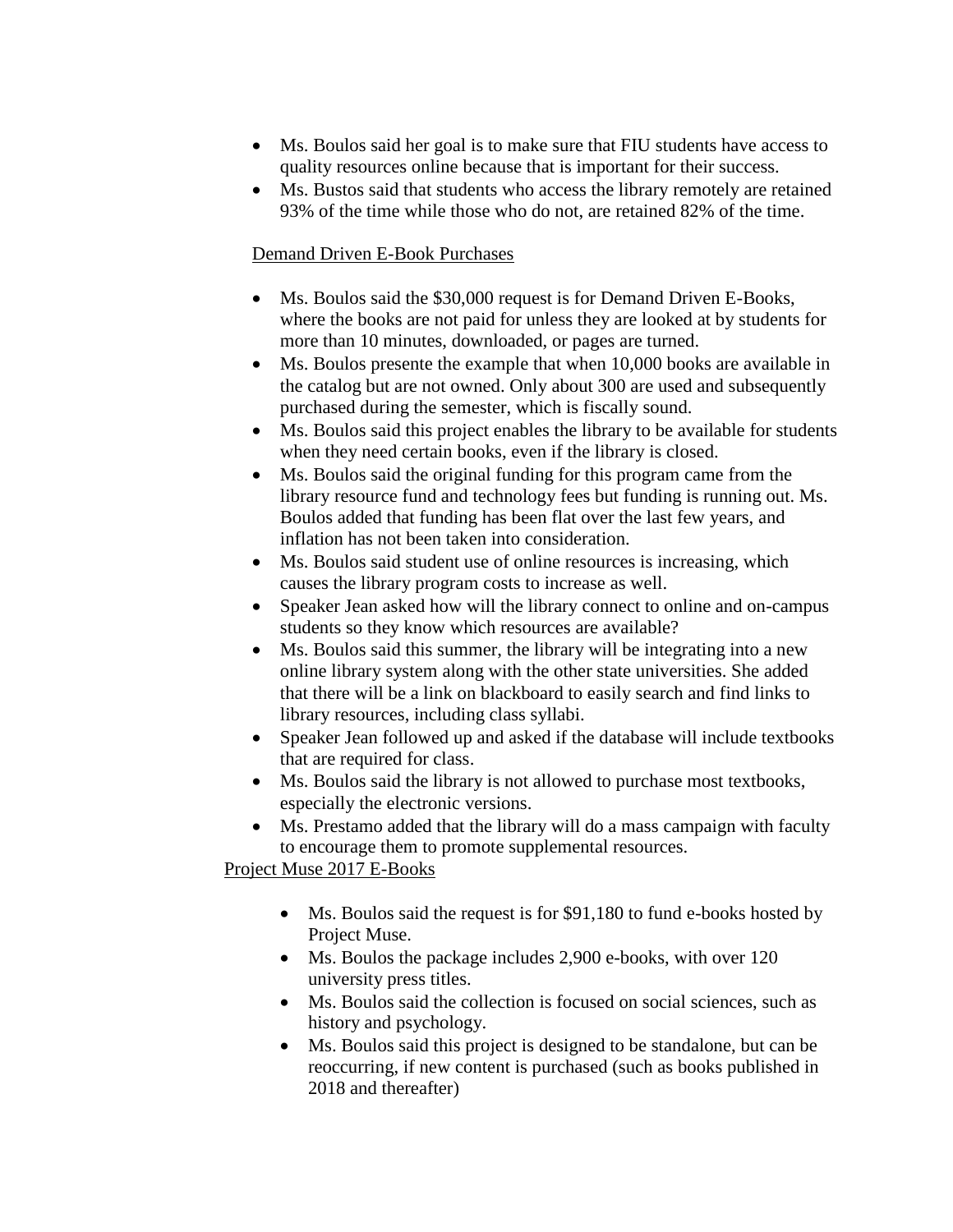#### Business Expert Press E-Books

- Ms. Boulos the request for \$30,000 is for business related E-books (with various social science titles, where \$8,000 is recurring and \$22,000 is for the original purchase.
- Ms. Boulos said this especially works for FIU Online students who are looking for textbook alternatives or compliments.
- Ms. Boulos said the initial purchase will be for the current content (2010-2017) and the recurring will be for content for 2018 and thereafter.

# Alexander Street Press Videos

- Ms. Boulos said \$100,000 is to access online streaming video collections.
- Ms. Boulos said the library has received more and more request for online streaming videos.
- Ms. Boulos said the collection includes many documentaries, case studies, and counseling sessions that can be used for projects.
- Ms. Boulos said the \$100,000 is a bundle deal, so if one database is purchased, it would cost a few thousand more dollars.
- H. Campus Life MMC Jose Toscano
	- 1.Mr. Toscano requested \$60,000 in order to record and create a video library of major events on campus including 3 of the BSU Blackamated workshops, 3 Campus Life LDS seminars, Capstone DC-LDS session, Order of Omega Train the Trainer, BSU Black History Month speaker Issa Rae, FSL Alcohol Awareness, CSO Portal Trainings, The Greek History Project and Campus Life engagement workshop.
	- 2.Mr. Toscano said full clips will be recorded at the aforementioned events and he will hire an outside vendor to record.
	- 3.Mr. Toscano the funding will help bridge financial gaps in his budget.
	- 4.Mr. Toscano said the original overall funding request for Campus Life MMC was too conservative. He added that the overall original budget request for fiscal year 2017-2018 will include the \$60,000.
	- 5.Mr. Toscano said all of the events will be marketed to online students with the help of their coaches.
	- 6.Mr. Toscano said the current request is for recordings and the goal is to have videos and workshops available for many years to prevent over programming.
	- 7.Speaker Jean asked if hour long lecture videos are realistic times for viewership.

Comptroller Milan moved to extend the question session by 5 minutes. Vice-President Juarez seconded the motion.

By a unanimous decision, the question session was extended by 5 minutes.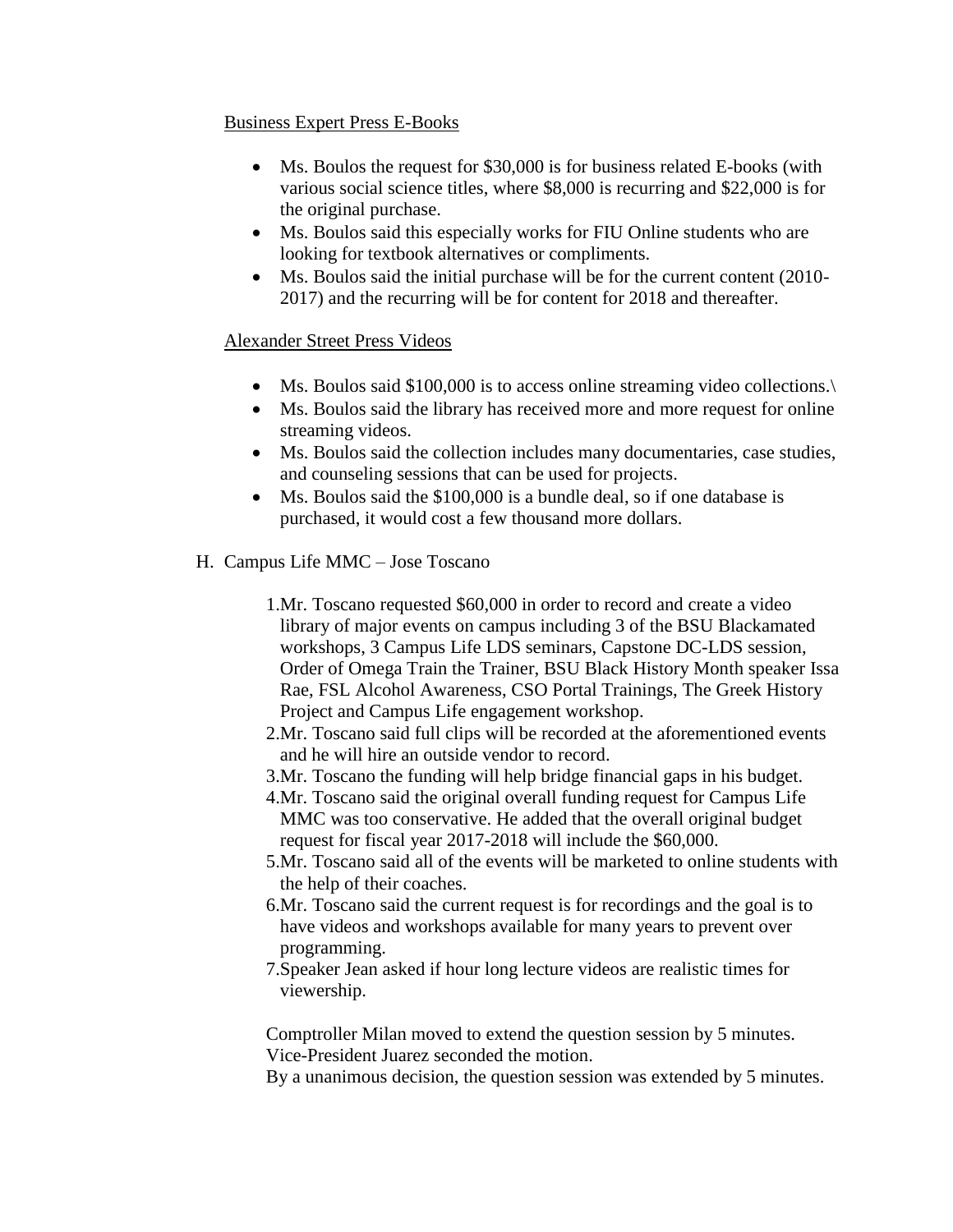- 8.Mr. Toscano said yes, because that time is necessary for certain workshops and live streaming events.
- 9.Mr. Collazo asked if the full request cannot be allocated, what would be a sufficient reduced amount.
- 10. Mr. Toscano said \$30,000, but that would mean he would have to cut back on half of the events.

Vice-President Juarez moved to begin the one-hour recess at 1:06pm Speaker-Pro Hernandez seconded the motion. The motion passed unanimously.

#### **VII. Deliberations:**

Comptroller Marseille called to resume the meeting at 2:06pm. President Collazo moved to have an open discussion for 30 minutes with possible extension.

Vice President Juarez seconded the motion.

The motion passed unanimously and the discussion began.

- A. Campus life BBC Request for \$7,979.00 and \$6,500.00
	- 1. President Collazo said agrees with the need for portable live streaming fund for Campus Life BB and feels very comfortable with it.
	- 2. President Collazo said with new technology, the drone/tripod will be important aspects for live streaming.
	- 3. The group collectively felt comfortable with allocating the full budget to Campus Life BBC
- B. Campus Life MMC Request for \$60,000.00
	- 1. Vice President Juarez said Mr. Toscano is the go to person for Roberts Rules Workshops and many others. She added that these recordings have the potential to reach many other students than ever before.
	- 2. President Mejia said the council should try to fund as much of Mr. Toscano's request as possible. He added that it is important to keep records of things that happen on campus and to have continuous access to them. He reiterated that the council should fund it all if they have the capability.
	- 3. Speaker Jean asked what is the difference between a 1.0 and 2.0 student.
		- a. Mr. Toscano said a 2.0 student is fully online and 1.0 student is one who takes 1 or 2 or some online as well as in person.
		- b. Mr. Toscano added that he would ultimately like every Greek organization to get an equal opportunity to showcase their history.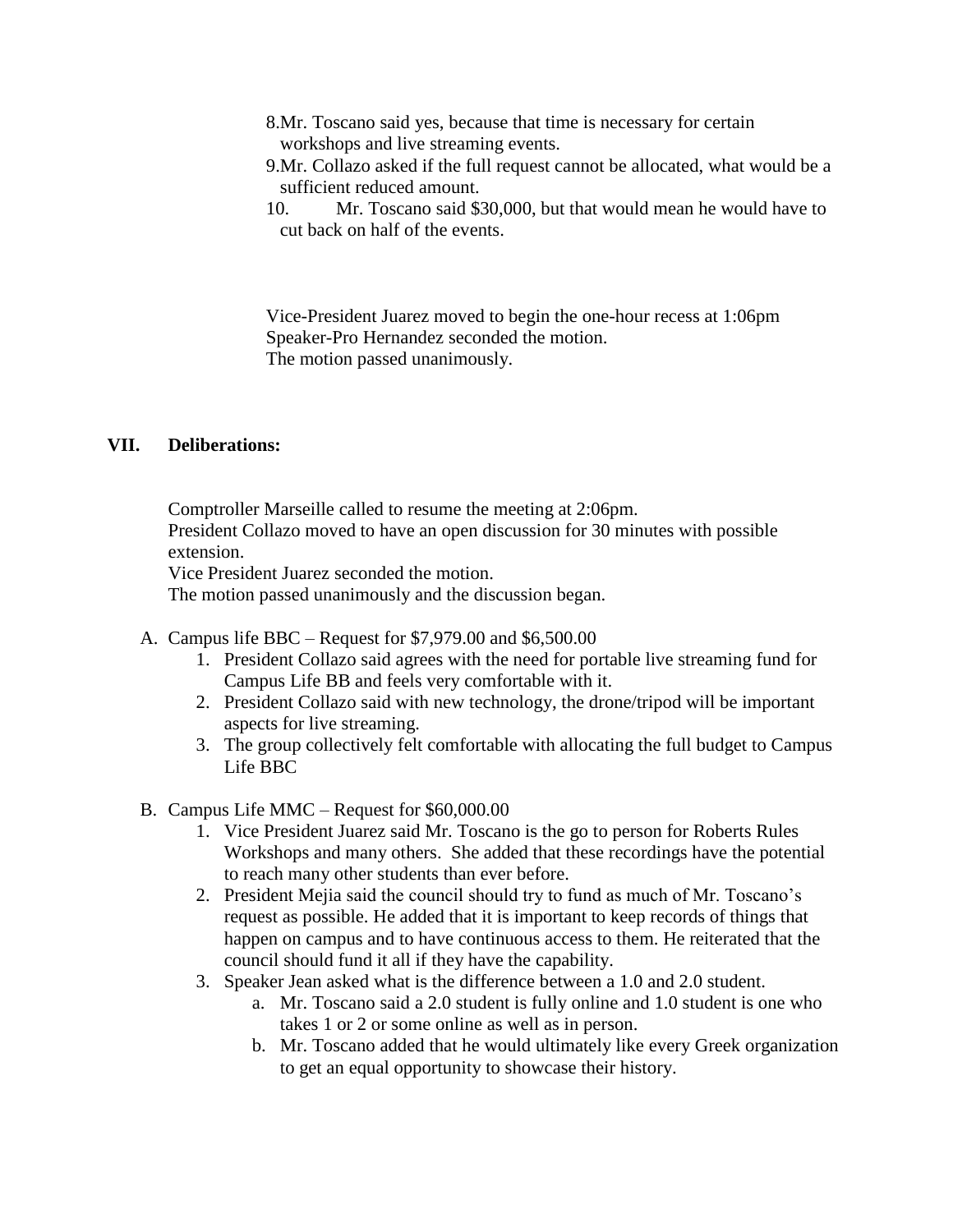- . Comptroller Milan said the workshop recordings will help prevent the over planning and the over extension of the Campus Life staff.
- a. President Collazo said the Graham Center is also running out of rooms to hold these workshops.
- b. Comptroller Marseille asked if the request amount estimated or actual?
	- i. Mr. Toscano said the numbers are actual, not estimates. He added that a \$30,000 cut down will impact programs such as the Greek history project and LDS workshops.
- C. Changemaker Initiative Request for \$12,000.00; \$12,000.00 and \$28,000.00
	- 1. Social Intelligence and Crowdsource go together
		- a. Speaker Jean said Mr. Benjamin's idea will give many students a chance who are usually unable to get opportunities elsewhere.
		- b. Vice President Cosio said he does not know if it is practical or possible to fill in 48 spots.
		- c. President Collazo said it is important to look at Startup FIU's success which shows the vast possibilities for Changemaker Initiatives. He added the the project can be a hit or miss.
		- d. Vice President Juarez said it is also important to look at the fact that the program can find other source of income/investors.
		- e. Comptroller Milan said she believes the FIU Link program should be funded first.
		- f. President Mejia said it would be best to put the Changemaker Initiatives aside for now and come back to it later.
- D. FIU Libraries Request for \$30,000.00; \$91,180.00; \$30,000.00; and \$100,000.00.
	- 1. Speaker Jean said she believes that the Demand Driven E-Books are the most fiscally responsible and will impact the most students.
	- 2. The council agreed
	- 3. President Collazo said he thinks the council should be cautious when funding the library because it is a division outside of Student Affairs.
		- . President Collazo added that, however, the Demand Driven E-Books request is the most beneficial to fund because it has immediate access and is only paid for when in use. He said it is very cost effective, has a broad use and can be used by both 2.0 and 1.0 students.
	- 0. Vice President Juarez added that the library can also go to the Tech Fee department for funding requests.
- E. FIU Online Request for \$228,520.00
	- 1. President Collazo said the request is for salaries, benefits, etc. and he believes those are things SGA should try to stay away from funding.
		- a. President Collazo said FIU Online is a division outside of Student Affairs.
		- b. President Collazo said overall, he believes it is not the responsibility of the U-Wide Committee and SGA to pick up FIU Online's tab.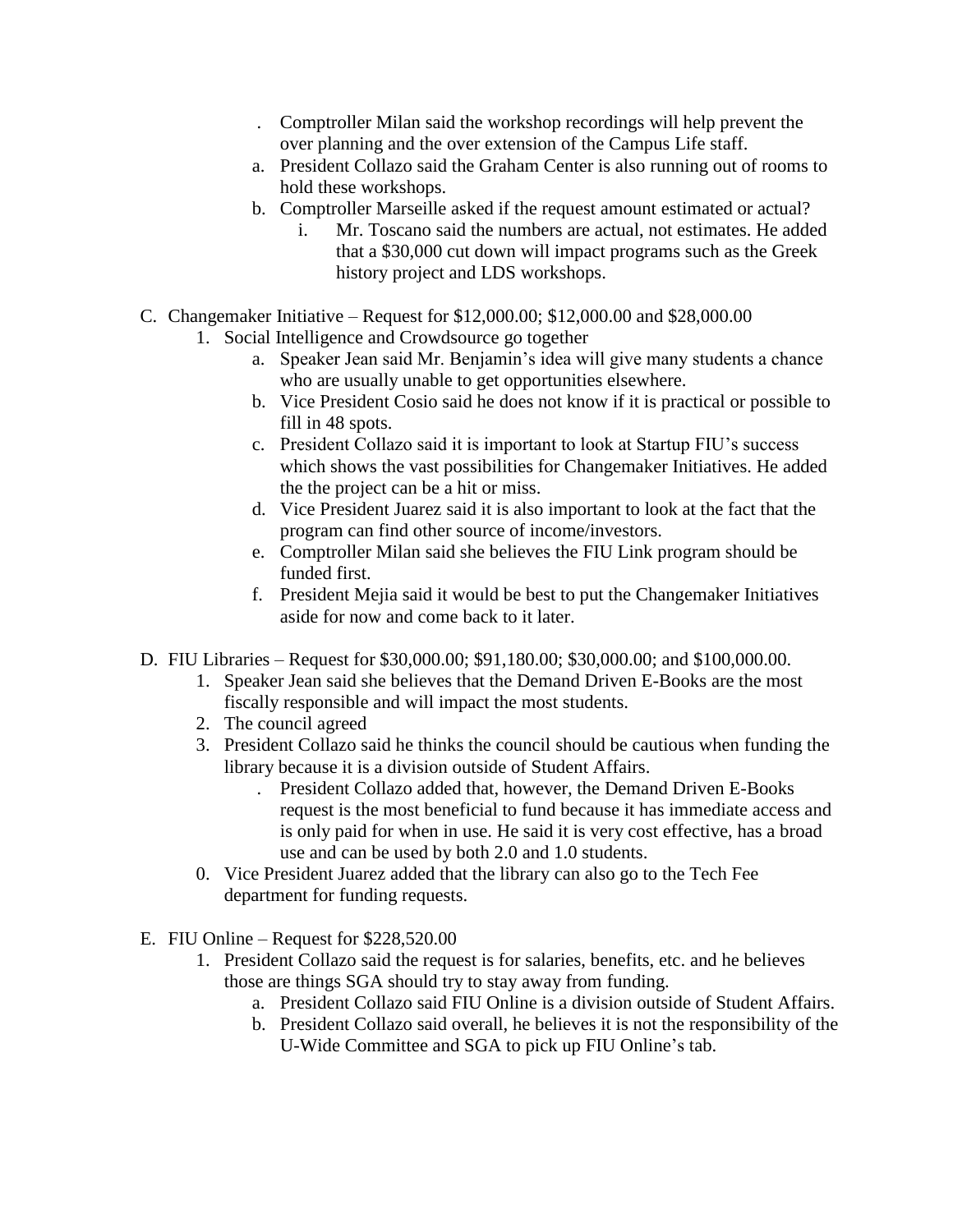- c. President Collazo said he believes that this something the council should not fund. He added that the money should be spent within Student Affairs and if not, the reserves need it.
- d. President Collazo said when student affairs funding is reduced, the department cannot go to other departments to request funding.
- 2. President Mejia said if that rationale is used, it is important to use it across the board as well. He added that the council should think about the importance of whether or not they will fund entities that are outside of Student Affairs overall.
	- a.President Mejia said the council has to consider the departments that SGA is currently funding and figure out what should not be funded.
- 3. President Collazo asked which makes more sense: to provide FIU Online with \$160,000 in salaries that are recurring or does it make more sense to fund the \$30k to the library.
- 4. Speaker Pro Hernandez asked what OPS means. a.President Collazo said it means Student employee salaries.
- 5. President Mejia said he understand the importance of President Collazo's message, however, he said it is important to think how the students will be impacted.
- 6. President Collazo the new positions have the potential to impact students, but it seems like the department already has employees that are currently doing the tasks in the job descriptions.
- 7. Vice President Cosio said he and Comptroller Marseille called FIU Online and learned about the Financial Aid Assistant (which is part of the job description of one of the coordinator positions in the request) and maybe it would be better to expand the assistant position instead. Vice President Cosio added that FIU Online also has success coaches available.

Comptroller Milan moved to extend the discussion time by 20 minutes. Speaker Pro Hernandez seconded the motion.

The motion passed unanimously and the discussion continued.

a.Comptroller Marseille said the council will come back to the FIU Online budget request and continue to the other requests for now b.

- F. Graham Center \$260,251.13 and \$89,999.00
	- 1. Vice President Juarez said she likes the idea of updating new technology does not think that funding the full \$260k is a sound idea. She added that with the construction going on in the 3rd floor of GC, some of the digital additions into certain rooms may not event be possible.

a.Vice President Juarez said it makes the most sense to add the equipment to larger rooms.

2. Speaker Jean said the current budget is for online student and wondered if the request would actually benefit online students, and would they be interested, to have every single room equipped with live streaming equipment.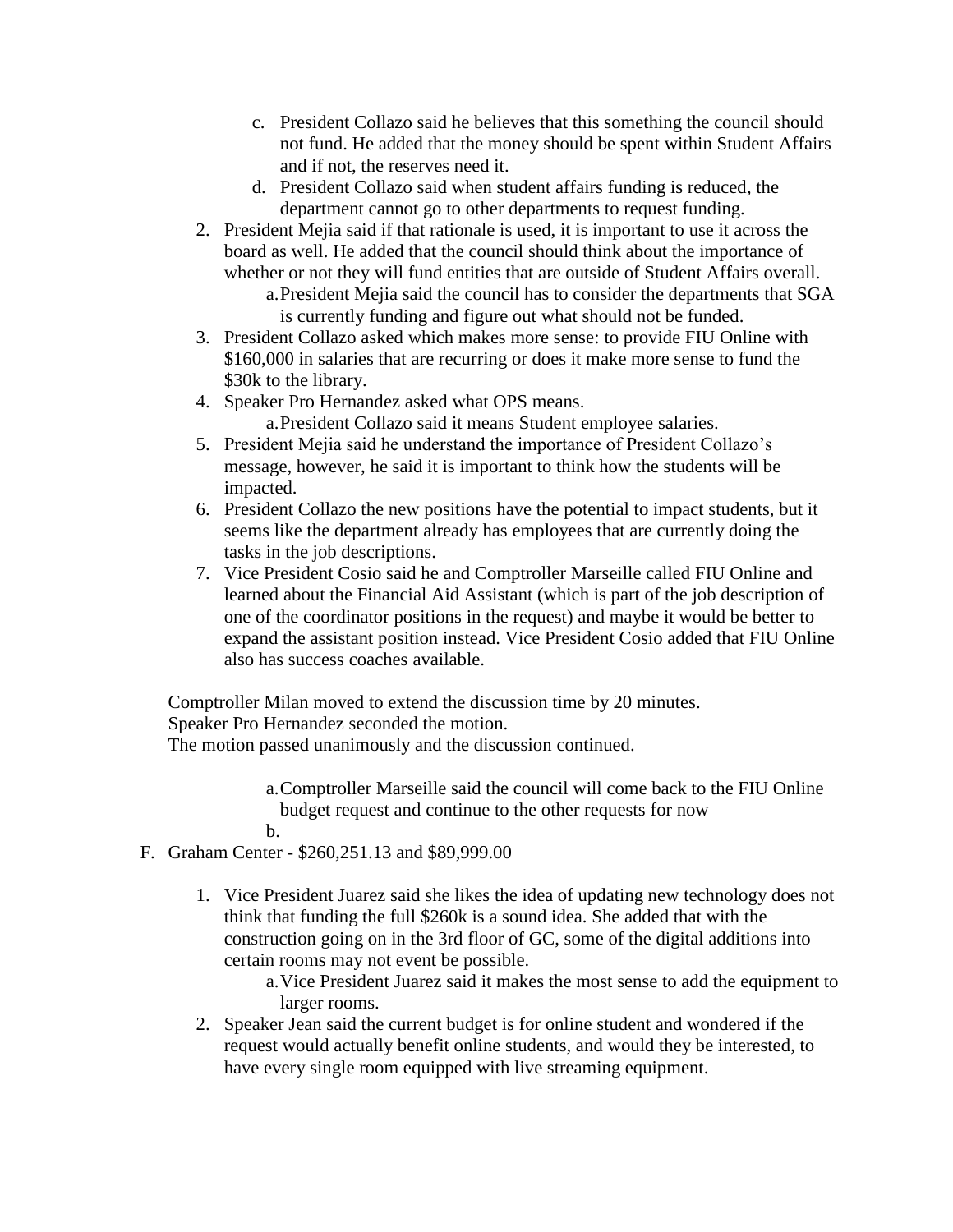- 3. President Mejia said the Wolfe University Center and the Graham Center should be treated in a similar fashion. He added that thinks allocating the full amounts is not practical especially because both student centers were provided with funding during the first round or request.
- 4. President Collazo said the council should first fund the top 3 rooms with the highest amount of usage for preliminary testing and as a starting point. He added that next time, when these departments have analytical evidence to show that students are actually interested in the streaming events, then SGA can consider funding the full request.
- 5. Vice President Juarez said it is important to put into perspective that if numbers were looked at all the time, then most events at FIU would not be held because many events have low attendance, whether live streamed or not.
- 6. Speake Jean said the first time the council allocated the funds to WUC, they were taking a chance and do a trial run. She added that now, the department is back requesting more fund but they have not brought any numbers and the equipment has not been installed yet at all.
- 7. Speaker Jean wondered if the full project would even be completed by the spring semester and agrees with the idea to fund the top 3 rooms only.
- 8. Comptroller Marseille said when recalculated to include the top 3 rooms only, the total comes to about \$45,000 plus a \$10,000 recurring charge.
- 9. The council collectively agreed to not fund the EventMobi app for \$89,999.
- G. Study Abroad \$4,000
	- 1. President Collazo said there should be proviso language included, if the funding is allocated, the Study Abroad department needs to work with Student Affair.
	- 2. Speaker Jean wondered if online students are interested in study abroad.
	- 3. President Collazo said when he was 18 years old, there were older graduate students in their mid-twenties that attended with him. He thinks it depends on the demographic of a student. Maybe someone with a family may not but there are others who may. He added that maybe every online student may not want to go but there are ones that are interested.
	- 4. Speaker Jean said the events also do not seem to be geared toward online students. It seems more like an event for on campus students with live stream added.
	- 5. Vice President Cosio said that online students should be advised of study abroad programs when the first enroll at FIU.
	- 6. President Collazo said he thinks the council should either fund the request with proviso or not fund it at all.
	- 7. Comptroller Milan said she thinks it is a cool opportunity and maybe the council can fund the request this time around and see what the department does with it.
	- 8. Vice President Juarez said that the request is for \$4,000 for both the Fall and the Spring. She said that the budget is for the current fiscal year, so either way, the funding can only cover one event.
		- 1. Vice President Milan suggested that the council take a chance and pay \$1050 for the recording portion.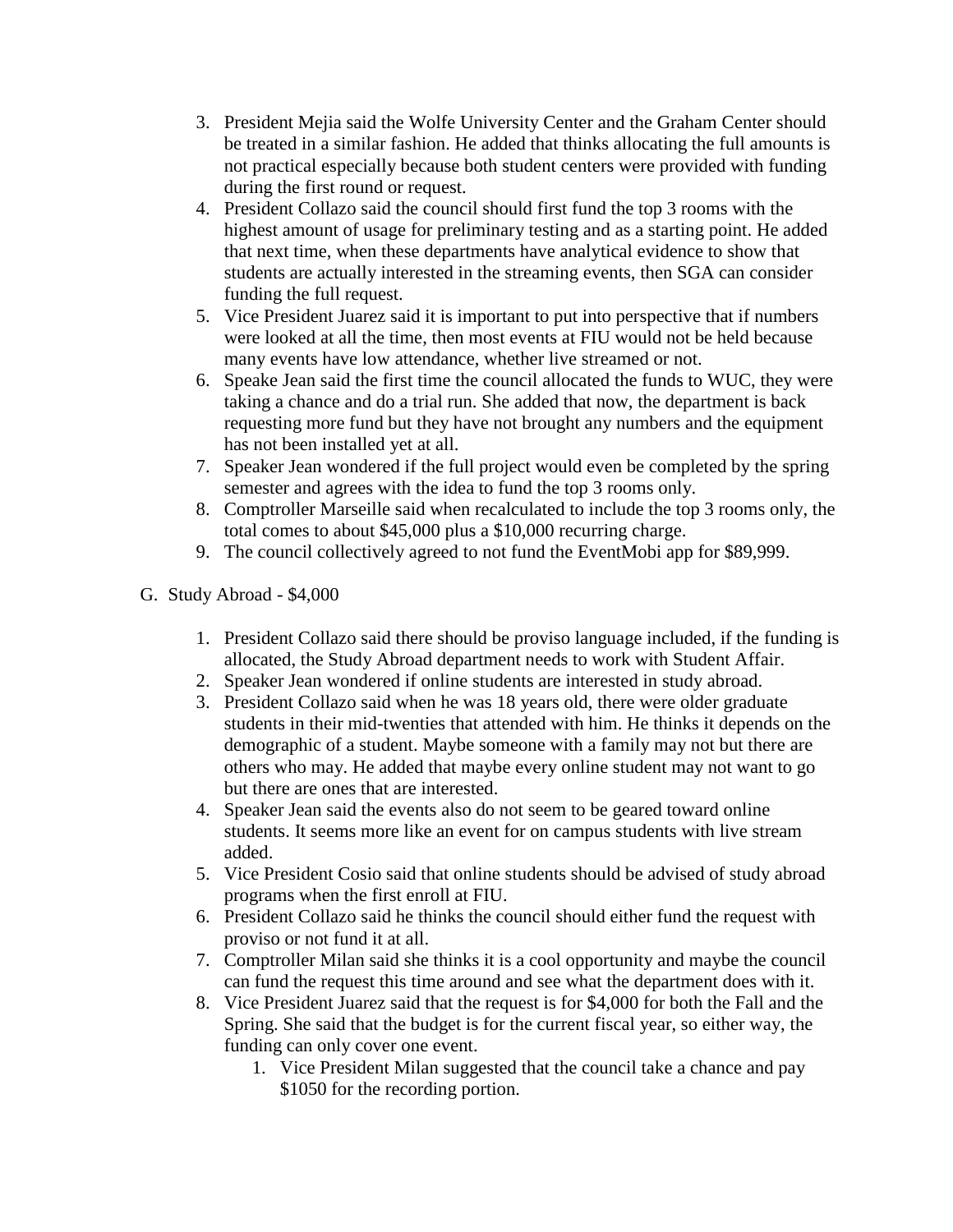- 9. President Collazo said the event will be different than their usual tabling events because it will be more of a presentation and panel where students can listen to the past experiences of students who attended study abroad.
- 10. Speaker Jean said the council should fund the full \$2000 for the spring event, all or nothing.

Speaker Jean moved to extend the discussion by 30 minutes. President Collazo seconded the motion. The motion passed unanimously and the discussion continued.

- 11. Vice President Cosio said he thinks it is best to fund the \$2,000 for the spring event and then during the next budget request, see how the event went and make a decision from there whether or not to fund the full \$4,000 for the next fiscal year.
- H. Wolfe University Center \$116, 704.30
	- 1. President Mejia said he thinks the council should do the same as they did for the Graham Center and fund the top 3 rooms which are rooms 155, 157, and 159. He added that the prorated about for the rooms is about \$28,000 plus \$7,000 for recurring charges (streaming service and network costs).
	- 2. President Mejia added that the logia, which is the area outside across from rooms 155, 157, 159. President Mejia said he recalculated the totals and that comes to \$39,520 overall.
	- 3. President Mejia asked if each department will have to re-request the amounts again from the online budget specifically.
	- 4. Ms. Gramling said yes, that during the normal budget process, the online fees will continue to be separated from the overall budget so that it is clear which students are effected by which budgets.
- I. Changemaker Initiatives
	- 1. Ms. Gramling said the request seems to be seed money for the manpower to create the software.
	- 2. Ms. Gramling asked once the \$12,000 is allocated, what will everyone get in return. She said it must be a two-way street.
	- 3. Ms. Gramling said the idea is very cool and they know their target markets. She said the council needs to tie the date into the allocations where they can ask for service in return.
	- 4. Speaker Jean said the program will be a way of fulfilling FIU's mission of being "World's Ahead."
	- 5. Vice President Cosio said he was sold on the Crowdsource FIU idea. He said he knows many people in the STEM sector and thinks it is a great way for students to ask for funding from their peers and faculty.
	- 6. Speaker Pro-Tempore Hernandez rhetorically asked, what is the difference between GoFundMe and Crowdsource FIU.
	- 7. Speaker Jean said she liked the FIU Lync Pilot because it connects FIU with other universities. She said, out of all three request, she thinks this is the most important to fund.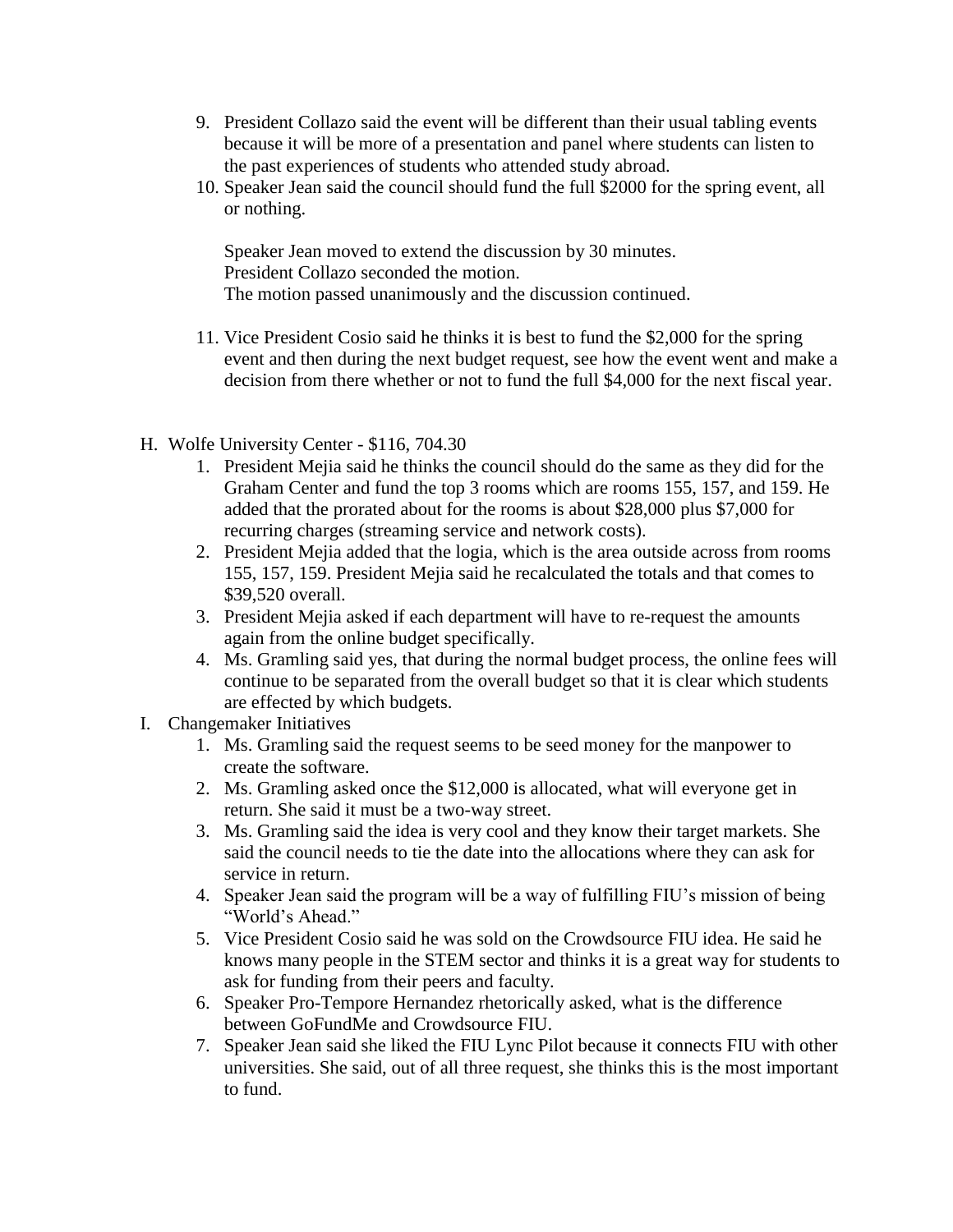- 8. President Mejia asked if SGA will only have a plaque that says "Sponsored by FIU SGA" and that's all. He said the council should get something in return.
- 9. Comptroller Milan said maybe it is naïve of her to say, but she thinks it is a great resource for the students and in the end, SGA is here to benefit the students.
- 10. Ms. Paul said during a previous budget hearing, the council allocated funds to journalism interns in exchange for a partnership. She said maybe the council can add proviso language where the Changemaker program provide some sort of service in return.
- 11. Speaker Jean said she likes Ms. Paul's idea and said she believes the council should allocate the funds to FIU Link and Social Intelligence.
- 12. Ms. Gramilng said maybe the proviso language can state that the Social Intelligence team should work with Student Affairs to help with the whole department.
	- 1. Proviso If this Social Intelligence Software program is developed in house and takes off, FIU will be reimbursed.
	- 2. Proviso the FIU Ashoka Project should provide the Division of Student Affairs Social Intelligence services as part of this allocation at no cost.
	- 3. Proviso If and when FIU Link Software and/or other aliases software products are developed and if revenue is earned from it, SGA will receive the initial investment and a minimum of 5% of those revenues.

# J. FIU Online -

- 1. President Collazo said he thinks the council should not fund the request, but is open to hearing other opinions.
- 2. The council agreed as a whole.
- 3. President Mejia said he thinks that if the council, as a whole, decides to not fund departments outside of Student Affairs, then they should think how it will impact every other department, especially since SGA funds Career Services.
- 4. President Collazo said Career Services is something that is currently being funded by SGA, however FIU Online is requesting funds for salaries and benefits that are outside of Student Affairs. President Collazo said he does not want to make the rationale black and white, but it is something to think about.
- 5. President Collazo said maybe it is time to speak to Career Services about the need to begin looking for funding outside of Student Affairs.
	- i. President Collazo said the SGA will take into consideration that Career Services is existential to students and will not be cut immediately.
- 6. Ms. Gramling said to please keep the political implications in mind when making decisions. She added that there is still \$500,000 left over and the council will have to answer to the CFO as to why and where will the \$500,000 go.
- 7. President Collazo said SGA had to fund about \$250,000 to Career Services because it was deemed the most important decision to make at the time. He said, had the council had that extra money when there were 10% cuts across the board, that money could have gone to student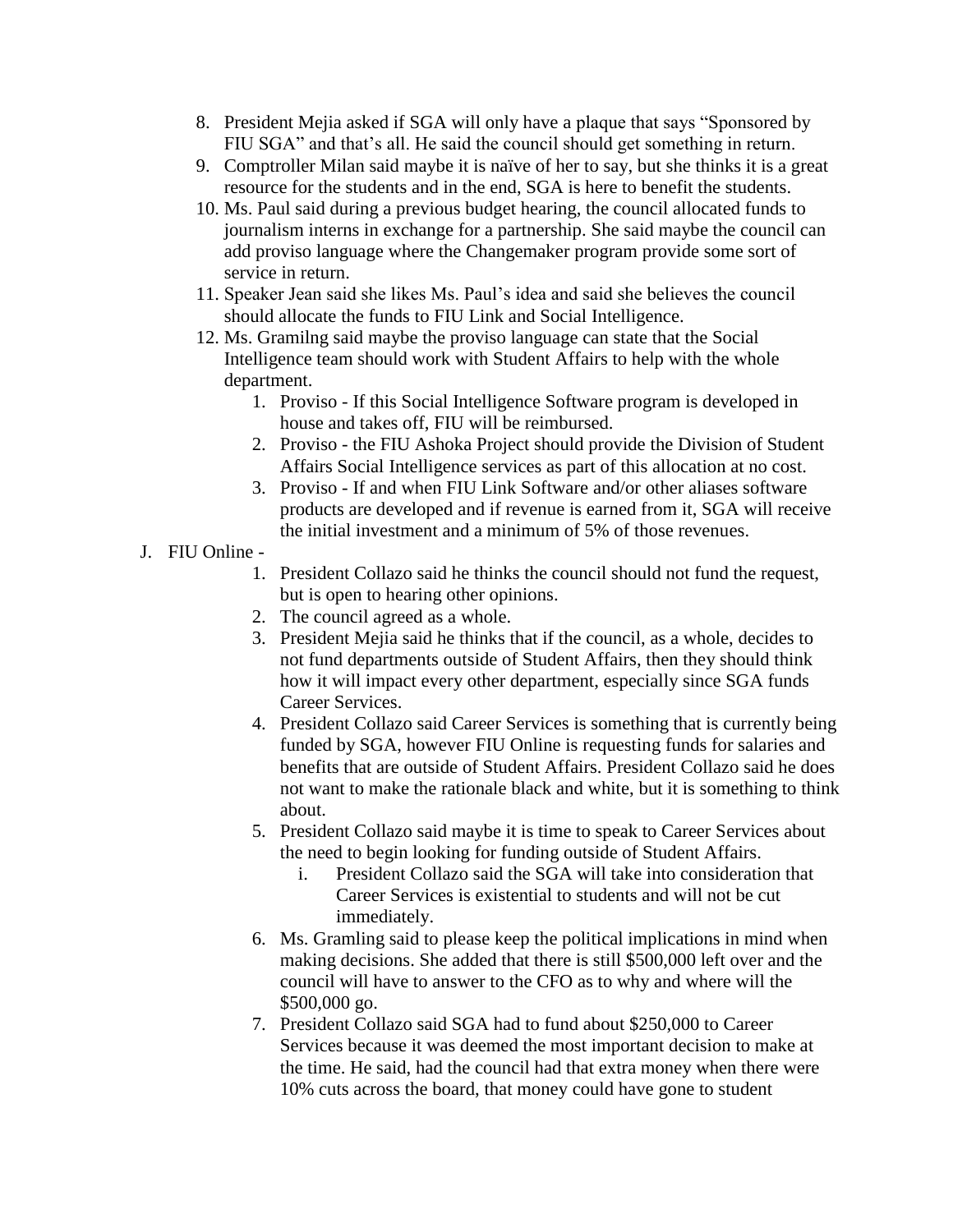organizations or other Student Affairs entities. President Collazo said that is unacceptable especially because SGA is funding departments outside of Student Affairs.

#### **VIII. Voting**

#### **A. Campus Life BBC**

1.Vice President Juarez moved to allocate \$7,979.00 to Campus Life BBC. President Collazo seconded the motion.

Roll Call Vote:

President Mejia - Yay Vice President Cosio - Yay Speaker Jean - Yay Comptroller Marseille - Yay President Collazo - Yay Vice President Juarez - Yay Speaker Pro Hernandez - Yay Comptroller Milan - Yay

By a unanimous decision, \$7,979.00 was allocated to Campus Life BBC.

2.Vice President Juarez moved to allocate \$6,500 to Campus Life BBC. Speaker Pro Hernandez seconded the motion.

Roll Call Vote:

President Mejia - Yay Vice President Cosio - Yay Speaker Jean - Yay Comptroller Marseille - Yay President Collazo - Yay Vice President Juarez - Yay Speaker Pro Hernandez - Yay Comptroller Milan - Yay

By a unanimous decision, \$6,500.00 was allocated to Campus Life BBC.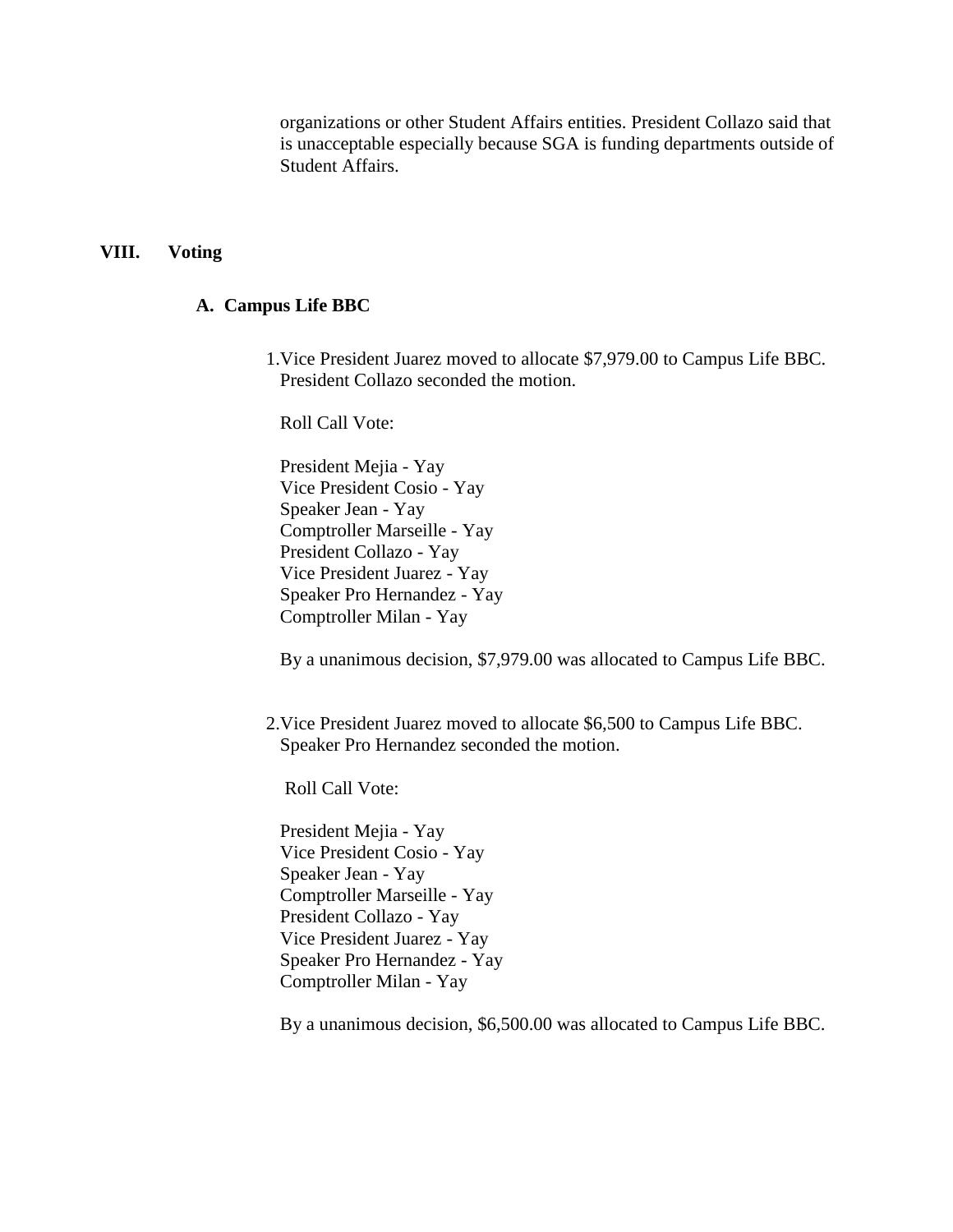#### **B. Campus Life MMC**

Vice President Juarez moved to allocate \$60,000 to Campus Life MMC. President Collazo seconded the motion.

Roll Call Vote:

President Mejia - Yay Vice President Cosio - Yay Speaker Jean - Yay Comptroller Marseille - Yay President Collazo - Yay Vice President Juarez - Yay Speaker Pro Hernandez - Yay Comptroller Milan - Yay

By a unanimous decision, \$60,000.00 was allocated to Campus Life MMC.

#### **C. Changmaker Initiative**

1. President Collazo moved to allocate \$12,000.00 to Changemaker Initiative for the Social Intelligence Project, with proviso language stating "If this Social Intelligence Software program is developed in house and takes off, FIU SGA will be reimbursed." Vice President Cosio seconded the motion.

Roll Call Vote:

President Mejia - Yay Vice President Cosio - Yay Speaker Jean - Yay Comptroller Marseille - Yay President Collazo - Yay Vice President Juarez - Yay Speaker Pro Hernandez - Yay Comptroller Milan - Yay

By a unanimous decision, \$12,000.00 was allocated to Changemaker Initiative for the Social Intelligence Project.

2. Vice President Juarez moved to allocate \$0 to Changemaker Initiative for the Crowdsource FIU Project. President Collazo seconded the motion.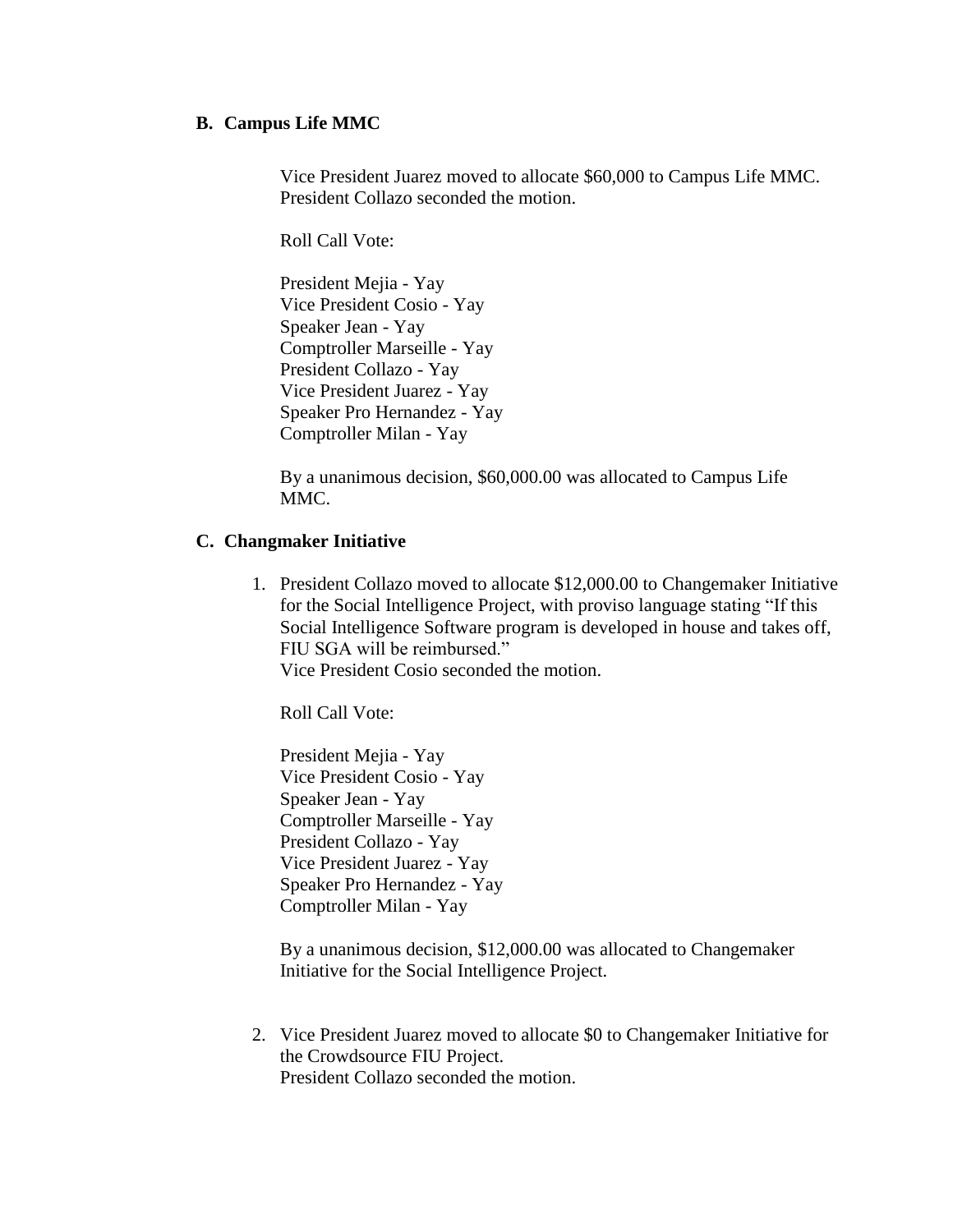Roll Call Vote:

President Mejia - Yay Vice President Cosio - Yay Speaker Jean - Yay Comptroller Marseille - Yay President Collazo - Yay Vice President Juarez - Yay Speaker Pro Hernandez - Yay Comptroller Milan - Yay

By a unanimous decision, \$0 was allocated to Changemaker Initiative for the Crowdsource FIU Project.

3. Comptroller Milan moved to allocate \$28,000.00 to Changemaker Initiative for the FIU Link Project, with proviso language stating "If and when FIU Link Software and/or other aliases software products are developed and if revenue is earned from it, SGA will receive the initial investment and a minimum of 5% of those revenues." Vice President Cosio seconded the motion.

Roll Call Vote:

President Mejia - Yay Vice President Cosio - Yay Speaker Jean - Yay Comptroller Marseille - Yay President Collazo - Yay Vice President Juarez - Yay Speaker Pro Hernandez - Yay Comptroller Milan - Yay

By a unanimous decision, \$28,000.00 was allocated to Changemaker Initiative for the FIU Link Project.

#### **D. FIU Libraries**

1.Vice President Milan moved to allocate \$30,000.00 to FIU Libraries to fund Demand Driven E-Book Purcheses. President Collazo seconded the motion.

Roll Call Vote:

President Mejia - Yay Vice President Cosio - Yay Speaker Jean - Yay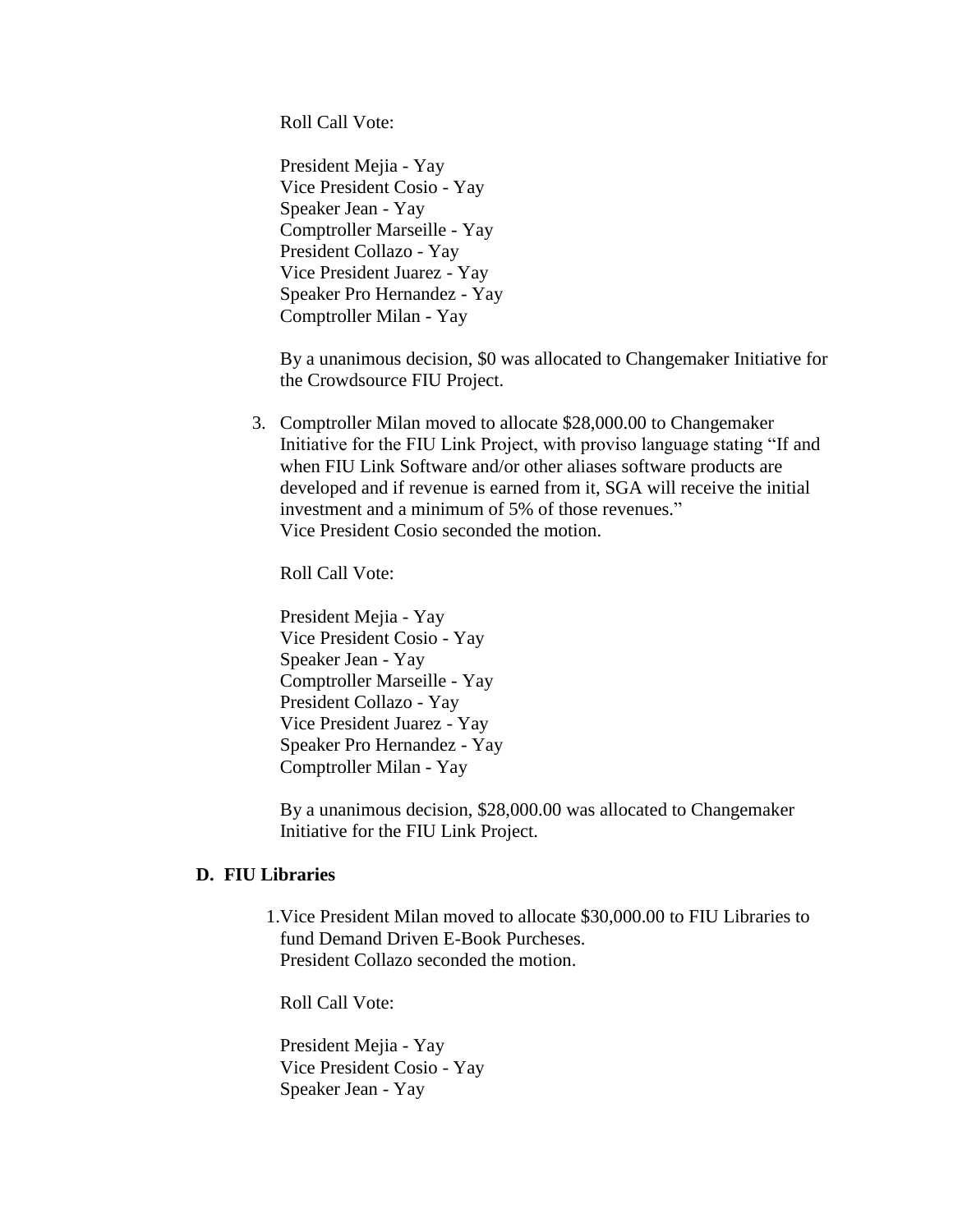Comptroller Marseille - Yay President Collazo - Yay Vice President Juarez - Yay Speaker Pro Hernandez - Yay Comptroller Milan - Yay

By a unanimous decision, \$30,000.00 was allocated to FIU Libraries to fund Demand Driven E-Book Purchases.

2.Vice President Cosio moved to allocate \$0 to FIU Libraries to fund Project Muse 2017 E-Books. President Collazo seconded the motion.

Roll Call Vote:

President Mejia - Yay Vice President Cosio - Yay Speaker Jean - Yay Comptroller Marseille - Yay President Collazo - Yay Vice President Juarez - Yay Speaker Pro Hernandez - Yay Comptroller Milan - Yay

By a unanimous decision, \$0 was allocated to FIU Libraries to fund Project Muse 2017 E-Books.

3.Comptroller Milan moved to allocate \$0 to FIU Libraries to fund Business Expert Press E-Books. Speaker Pro Hernandez seconded the motion.

Roll Call Vote:

President Mejia - Yay Vice President Cosio - Yay Speaker Jean - Yay Comptroller Marseille - Yay President Collazo - Yay Vice President Juarez - Yay Speaker Pro Hernandez - Yay Comptroller Milan - Yay

By a unanimous decision, \$0 was allocated to FIU Libraries to fund Business Expert Press E-Books.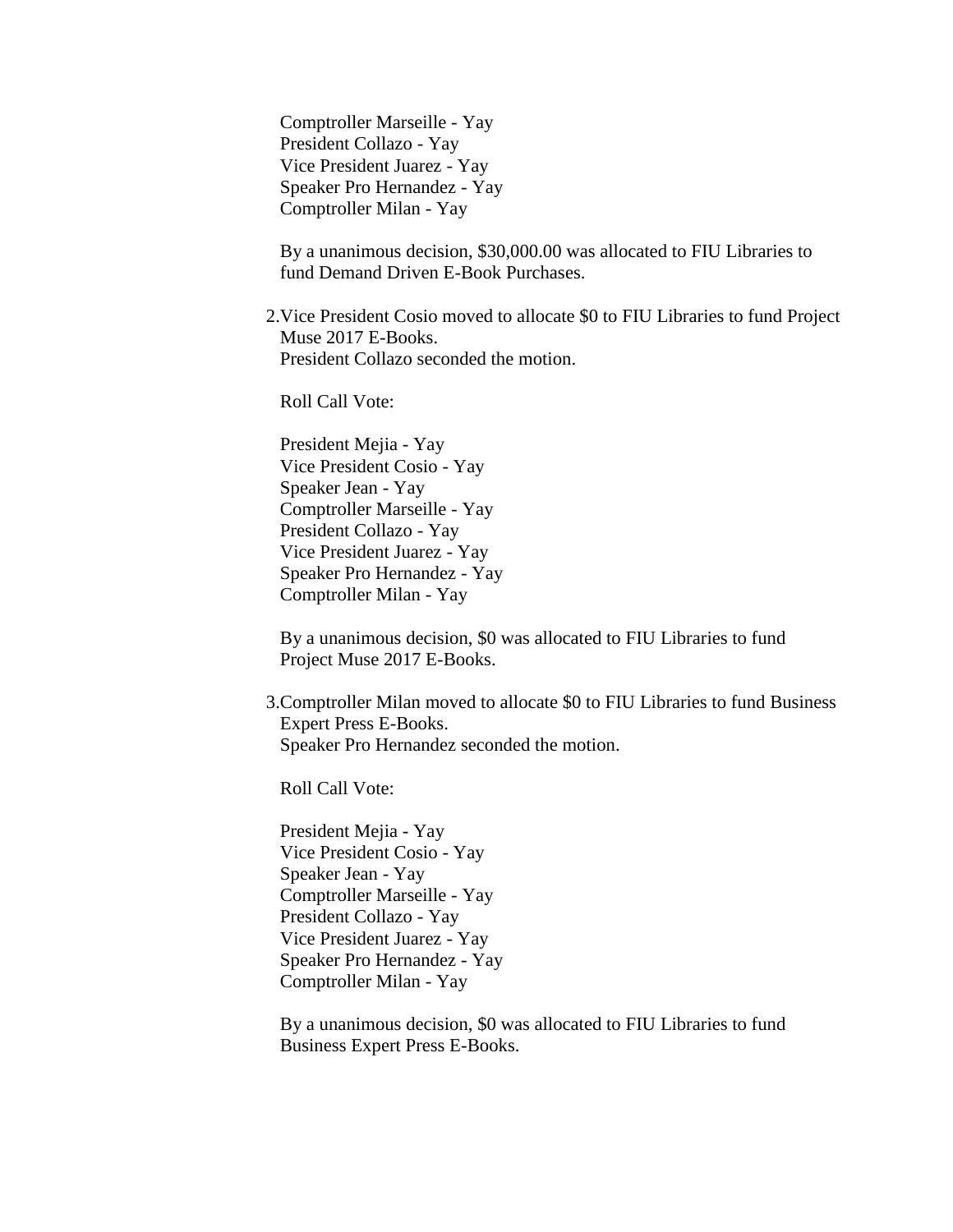4.Comptroller Milan moved to allocate \$0 to FIU Libraries to fund Streaming Video Collections. Vice President Cosio seconded the motion.

Roll Call Vote:

President Mejia - Yay Vice President Cosio - Yay Speaker Jean - Yay Comptroller Marseille - Yay President Collazo - Yay Vice President Juarez - Yay Speaker Pro Hernandez - Yay Comptroller Milan - Yay

#### **E. FIU Online**

President Collazo moved to allocate \$0 to FIU Online. Speaker Jean seconded the motion.

Roll Call Vote:

President Mejia - Yay Vice President Cosio - Yay Speaker Jean - Yay Comptroller Marseille - Yay President Collazo - Yay Vice President Juarez - Yay Speaker Pro Hernandez - Yay Comptroller Milan - Yay

By a unanimous decision, \$0 was allocated to FIU Online.

#### **F. Graham Center**

1.Comptroller Milan moved to allocate \$42,889.00 to the Graham Center with proviso language stating the funds will go toward rooms 140, 150, and 243 only. Vice President Juarez seconded the motion.

Roll Call Vote:

President Mejia - Yay Vice President Cosio - Yay Speaker Jean - Yay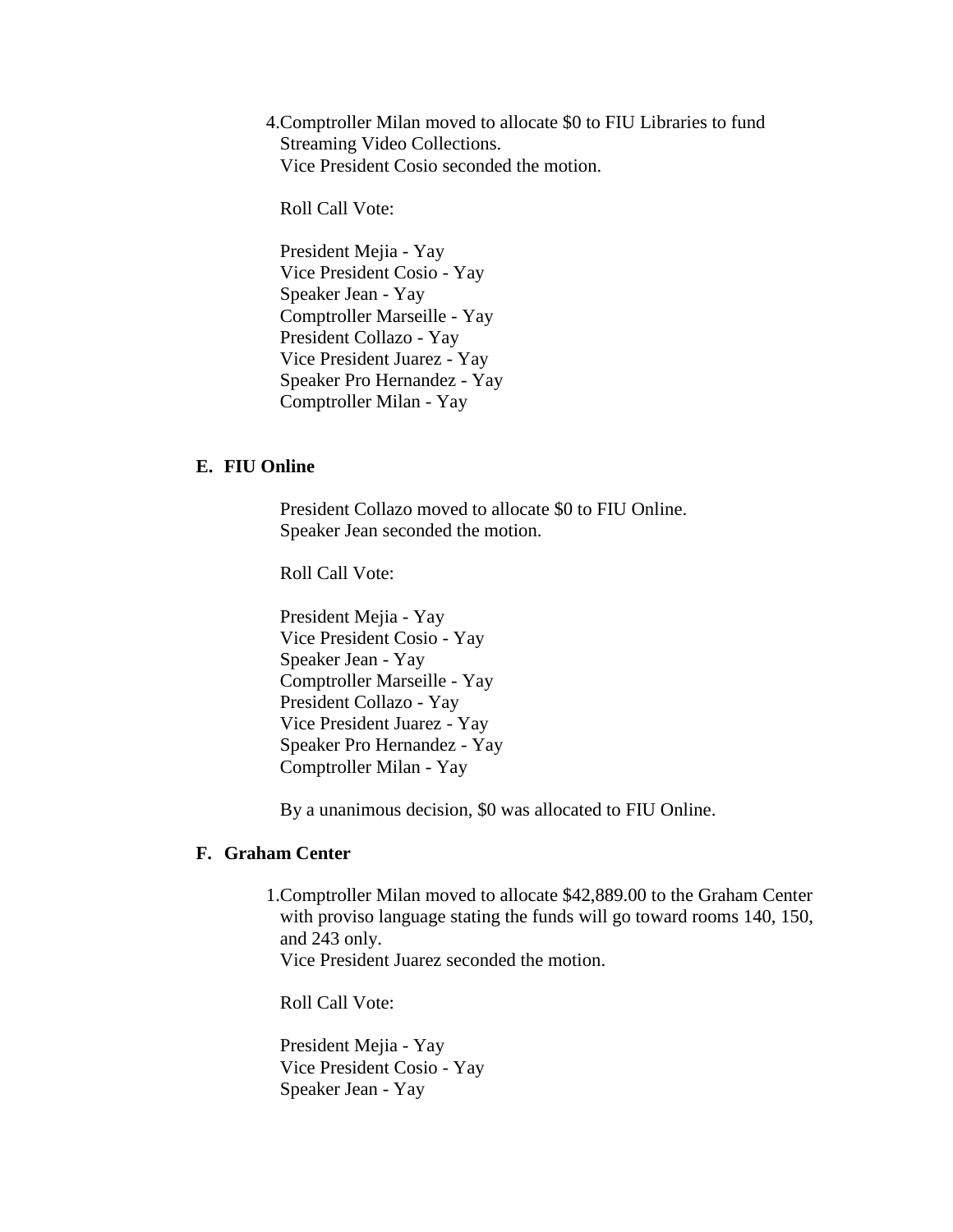Comptroller Marseille - Yay President Collazo - Yay Vice President Juarez - Yay Speaker Pro Hernandez - Yay Comptroller Milan - Yay

By a unanimous decision, \$42,889.00 was allocated to the Graham Center

2.Comptroller Milan moved to allocate \$0 to the Graham Center for the EventMobi App request. Vice President Juarez seconded the motion.

Roll Call Vote:

President Mejia - Yay Vice President Cosio - Yay Speaker Jean - Yay Comptroller Marseille - Yay President Collazo - Yay Vice President Juarez - Yay Speaker Pro Hernandez - Yay Comptroller Milan – Yay

By a unanimous decision, \$0 was allocated to the Graham Center for the EventMobi App request.

#### **G. Office of Study Abroad**

Vice President Cosio requested a point of inquiry and asked if proviso language is required for the Office of Study Abroad.

The council agreed.

Vice President stated the proviso language to be added: "\$2000 to be used as a onetime allocation, future funding will need to be requested."

Vice President Juarez moved to allocate \$2000.00 to the Office of Study Abroad w/ proviso language "\$2000.00 to be used as a onetime allocation, future funding will need to be requested."

Roll Call Vote:

President Mejia - Yay Vice President Cosio - Yay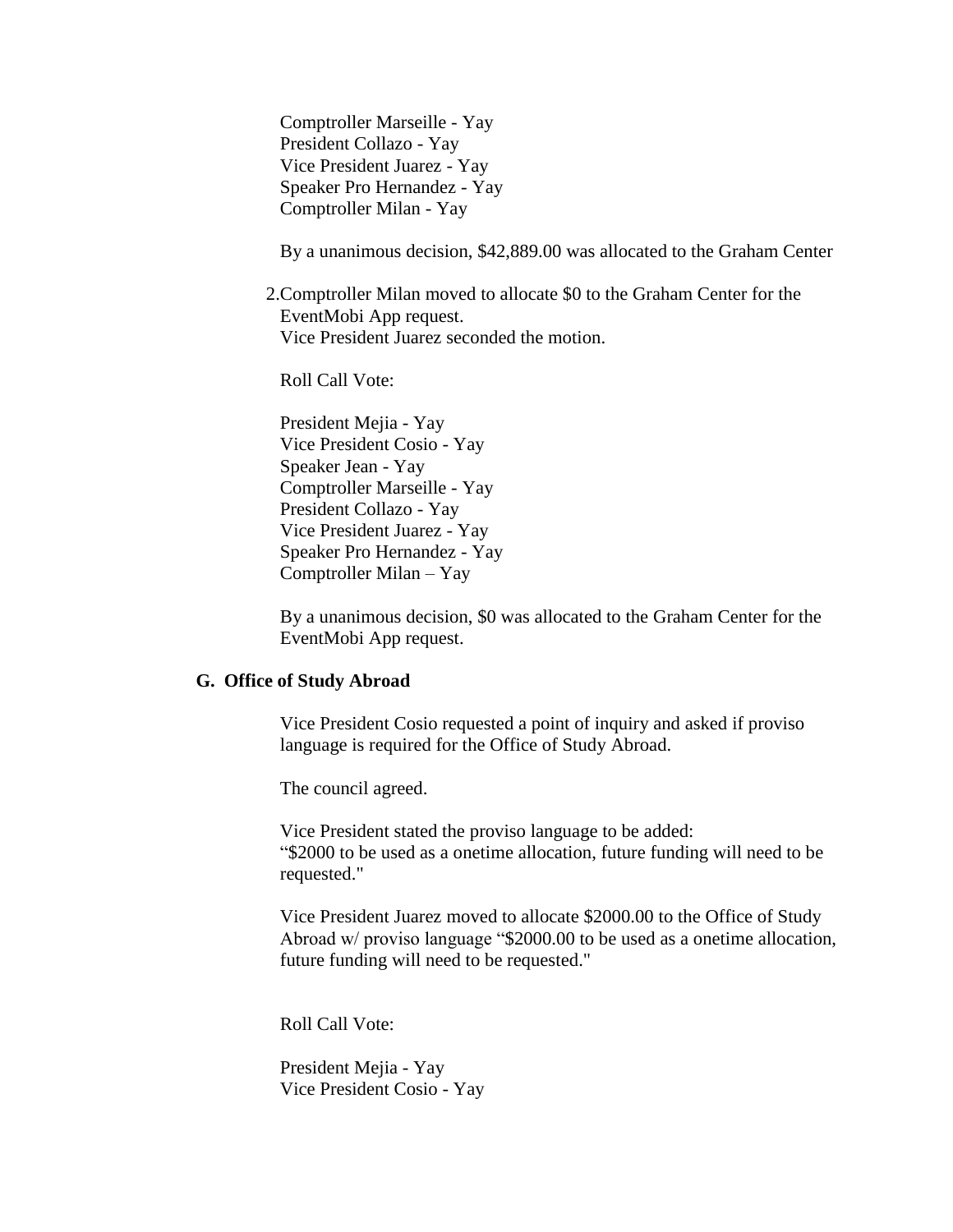Speaker Jean - Yay Comptroller Marseille - Yay President Collazo - Yay Vice President Juarez - Yay Speaker Pro Hernandez - Yay Comptroller Milan – Yay

By a unanimous decision, \$2000.00 was allocated to the Office of Study Abroad.

#### **H. Wolfe University Center**

Comptroller Milan moved to allocate \$39,520.00 to the Wolfe University Center with proviso language stating the funds will go toward rooms 155, 157, and 159. Speaker Jean seconded the motion.

Roll Call Vote:

President Mejia - Yay Vice President Cosio - Yay Speaker Jean - Yay Comptroller Marseille - Yay President Collazo - Yay Vice President Juarez - Yay Speaker Pro Hernandez - Yay Comptroller Milan – Yay

By a unanimous decision, \$39,520.00 was allocated to the Wolfe University Center.

Ms. Gramling said the council need to discuss the remaining \$503,923. President Mejia asked how much money is left in the SGA reserves. Ms. Gramling said there is roughly \$1 to 1.1 million dollars left over.

Vice President Juarez moved to have a 10-minute discussion to decide what to do with the remaining balance.

Speaker Pro Hernandez seconded the motion.

By a unanimous decision, the motion passed and the discussion began.

President Collazo said he feels comfortable placing the remaining balance in the reserves to replenish some of the expenditures over the last two years. The council collectively agreed.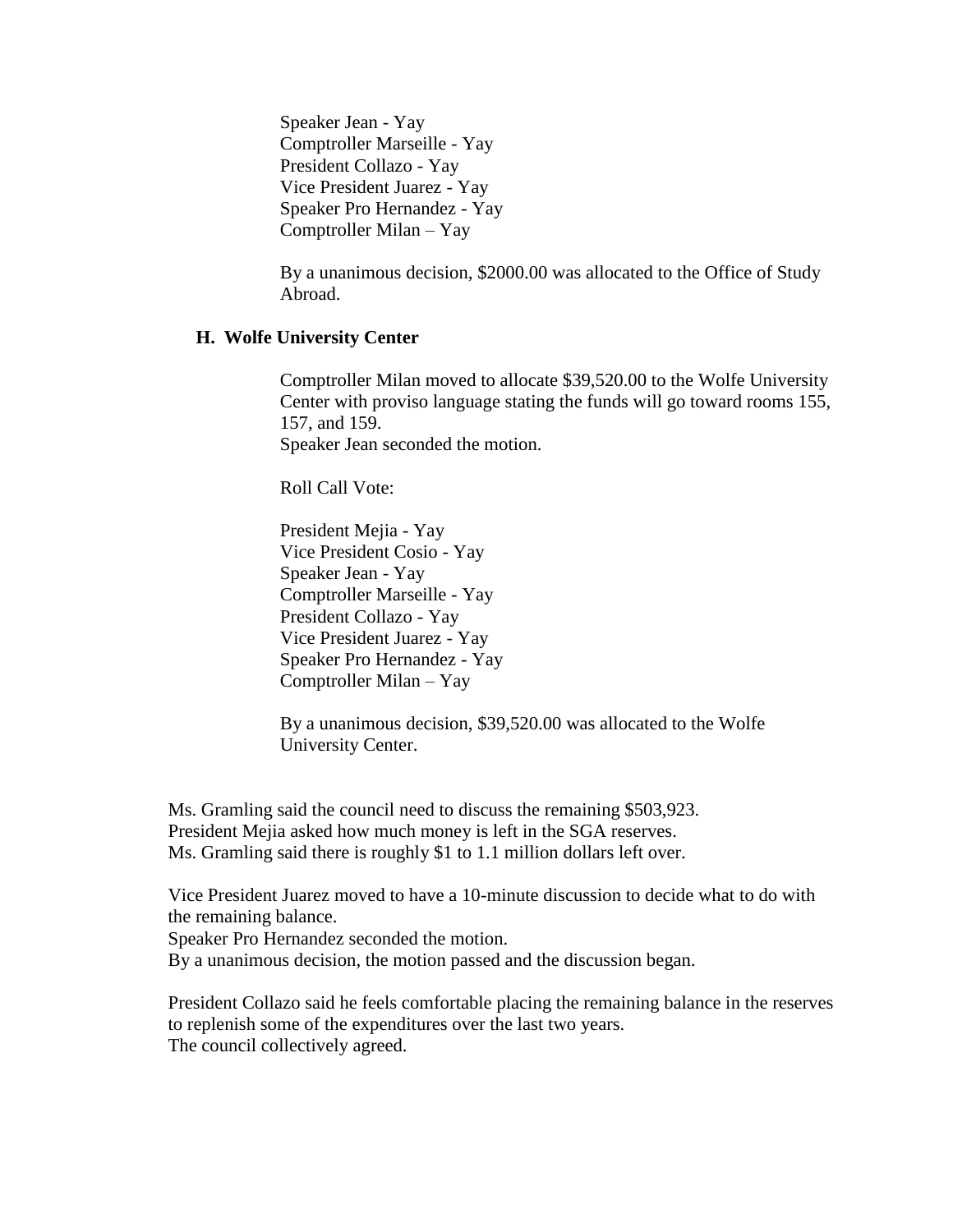Comment: \$503,923 to replenish and go bac to central reserves to replenish expenditures over the fiscal year.

Vice President Juarez moved to end the discussion. President Collazo seconded the motion. By a unanimous decision, the motion passed and the discussion ended.

President Mejia moved to place the remaining balance ofr \$503,923 in the central reserve. President Collazo seconded the motion.

Roll Call Vote:

President Mejia - Yay Vice President Cosio - Yay Speaker Jean - Yay Comptroller Marseille - Yay President Collazo - Yay Vice President Juarez - Yay Speaker Pro Hernandez - Yay Comptroller Milan – Yay

By a unanimous decision, \$503,923 was allocated to the central reserve.

Vice President Juarez moved to allocate \$732,811 from the Fiscal Year 2016-2017 Activity & Service Fees Budget Online Revenue President Collazo seconded the motion.

Roll Call Vote:

President Mejia - Yay Vice President Cosio - Yay Speaker Jean - Yay Comptroller Marseille - Yay President Collazo - Yay Vice President Juarez - Yay Speaker Pro Hernandez - Yay Comptroller Milan – Yay

By a unanimous decision, \$732,811 was allocated from the Fiscal Year 2016-2017 Activity & Service Fees Budget Online Revenue.

# **IX. Adjournments**

Speaker Jean moved to adjourn the meeting ant 4:37pm Speaker Pro Hernandez seconded the motion.